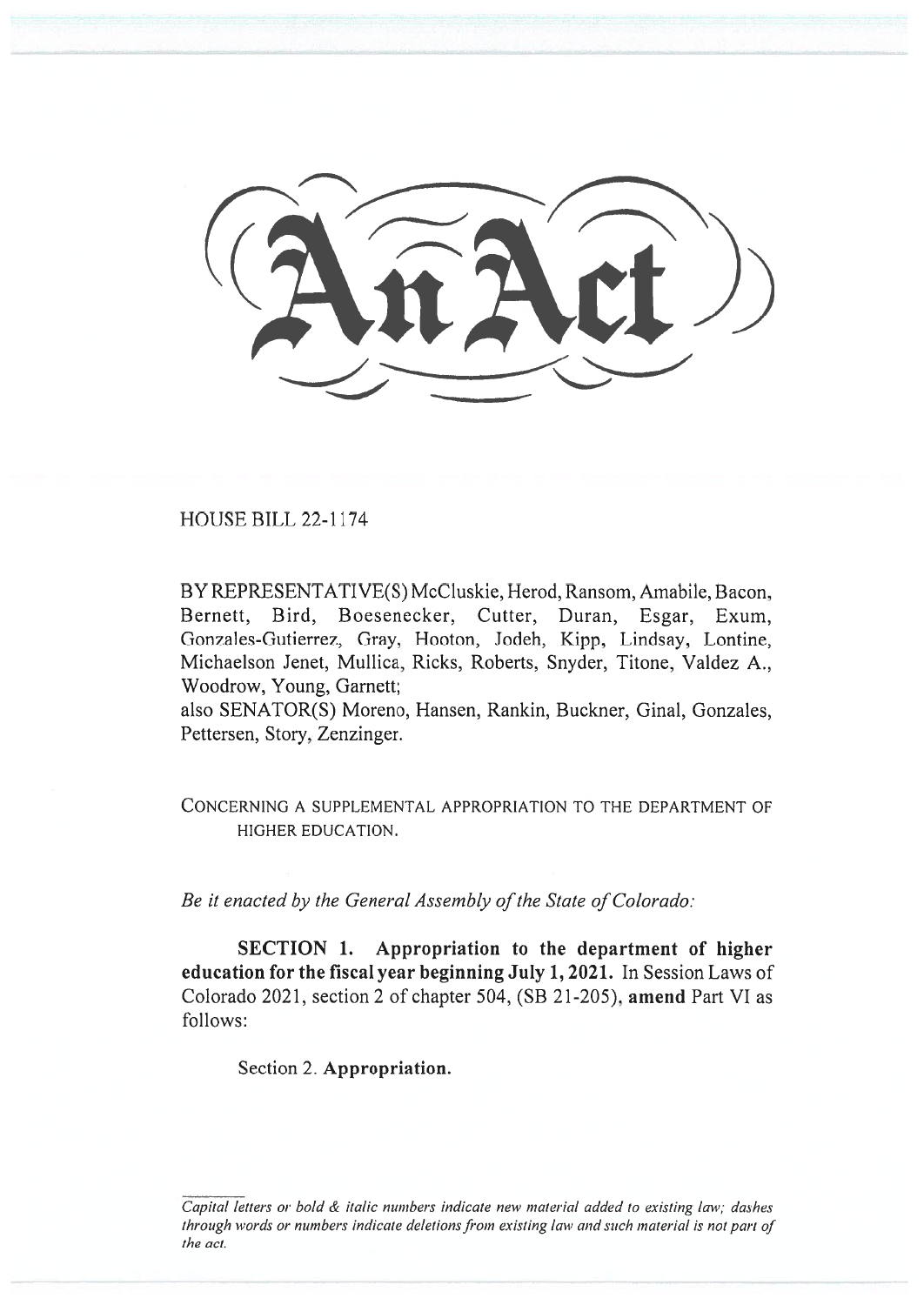|                                      |                           |              |                                | <b>APPROPRIATION FROM</b>                      |    |                             |                                       |                                |  |  |  |  |
|--------------------------------------|---------------------------|--------------|--------------------------------|------------------------------------------------|----|-----------------------------|---------------------------------------|--------------------------------|--|--|--|--|
|                                      | ITEM &<br><b>SUBTOTAL</b> | <b>TOTAL</b> | <b>GENERAL</b><br><b>FUND</b>  | <b>GENERAL</b><br><b>FUND</b><br><b>EXEMPT</b> |    | <b>CASH</b><br><b>FUNDS</b> | <b>REAPPROPRIATED</b><br><b>FUNDS</b> | <b>FEDERAL</b><br><b>FUNDS</b> |  |  |  |  |
|                                      | $\mathbb S$               | $\mathbb S$  | $\mathbb S$                    | $\mathbb S$                                    | \$ |                             | $\mathbb S$                           | \$                             |  |  |  |  |
|                                      |                           |              | <b>PART VI</b>                 |                                                |    |                             |                                       |                                |  |  |  |  |
|                                      |                           |              | DEPARTMENT OF HIGHER EDUCATION |                                                |    |                             |                                       |                                |  |  |  |  |
| (1) DEPARTMENT ADMINISTRATIVE OFFICE |                           |              |                                |                                                |    |                             |                                       |                                |  |  |  |  |
| Health, Life, and Dental             | 2,263,269                 |              | 228,089                        |                                                |    | 1,349,702 <sup>a</sup>      | 448,564 <sup>b</sup>                  | 236,914(I)                     |  |  |  |  |
| Short-term Disability                | 21,194                    |              | 1,914                          |                                                |    | $13,046^a$                  | $4,292^b$                             | 1,942(1)                       |  |  |  |  |
| S.B. 04-257 Amortization             |                           |              |                                |                                                |    |                             |                                       |                                |  |  |  |  |
| <b>Equalization Disbursement</b>     | 704,081                   |              | 64,601                         |                                                |    | 443,336 <sup>a</sup>        | 134,794 <sup>b</sup>                  | 61,350(I)                      |  |  |  |  |
| S.B. 06-235 Supplemental             |                           |              |                                |                                                |    |                             |                                       |                                |  |  |  |  |
| <b>Amortization Equalization</b>     |                           |              |                                |                                                |    |                             |                                       |                                |  |  |  |  |
| Disbursement                         | 704,081                   |              | 64,601                         |                                                |    | 443,336 <sup>a</sup>        | 134,794 <sup>b</sup>                  | 61,350(I)                      |  |  |  |  |
| <b>Salary Survey</b>                 | 460,796                   |              | 42,278                         |                                                |    | 290,148 <sup>a</sup>        | 88,219 <sup>b</sup>                   | 40,151(I)                      |  |  |  |  |
| <b>PERA Direct Distribution</b>      | 478,087                   |              | 25,566                         |                                                |    | $233,519^a$                 | 152,559 <sup>b</sup>                  | 66,443(1)                      |  |  |  |  |
| Workers' Compensation                | 55,884                    |              |                                |                                                |    | 36,117 <sup>a</sup>         | $19,767^b$                            |                                |  |  |  |  |
| Legal Services                       | 135,190                   |              |                                |                                                |    | $70,515^a$                  | 64,675 <sup>b</sup>                   |                                |  |  |  |  |
| Payment to Risk                      |                           |              |                                |                                                |    |                             |                                       |                                |  |  |  |  |
| Management and Property              |                           |              |                                |                                                |    |                             |                                       |                                |  |  |  |  |
| Funds                                | 278,935                   |              |                                |                                                |    | 259,235 <sup>a</sup>        | 19,700 <sup>b</sup>                   |                                |  |  |  |  |
| <b>Leased Space</b>                  | 424,927                   |              |                                |                                                |    | 112,960 <sup>a</sup>        | $311,967^b$                           |                                |  |  |  |  |
| Payments to OIT                      | 231,101                   |              | 151,306                        |                                                |    | $20,258^a$                  | 59,537 <sup>b</sup>                   |                                |  |  |  |  |
| <b>CORE Operations</b>               | 237,213                   |              |                                |                                                |    | $92,160^a$                  | 145,053 <sup>b</sup>                  |                                |  |  |  |  |
|                                      |                           | 5,994,758    |                                |                                                |    |                             |                                       |                                |  |  |  |  |

<sup>a</sup> Of these amounts, \$2,403,943 shall be from the State Historical Fund created in Section 9 (5)(b)(II) of Article XVIII of the State Constitution and \$960,389 shall be from various sources of cash funds. Of the amount from the State Historical Fund, \$2,143,969 is estimated to be from the Museum and Preservation Operations Account created in Section 44-30-1201 (5)(c)(I)(B), C.R.S., and \$259,974 is estimated to be from the Preservation Grant Program Account created in Section 44-30-1201 (5)(c)(I)(A), C.R.S. Of the amount from various sources of cash funds, \$268,908 is estimated to be from the Enterprise Services Fund created in Section 24-80-209 (2), C.R.S., \$243,763 is estimated to be from the Community Museums Cash Fund created in Section 24-80-209 (3), C.R.S., and \$447,718 is estimated to be from other sources including the Private Occupational Schools Fund created in Section 23-64-122 (1), C.R.S.

<sup>b</sup> These amounts shall be from departmental indirect cost recoveries.

PAGE 2-HOUSE BILL 22-1174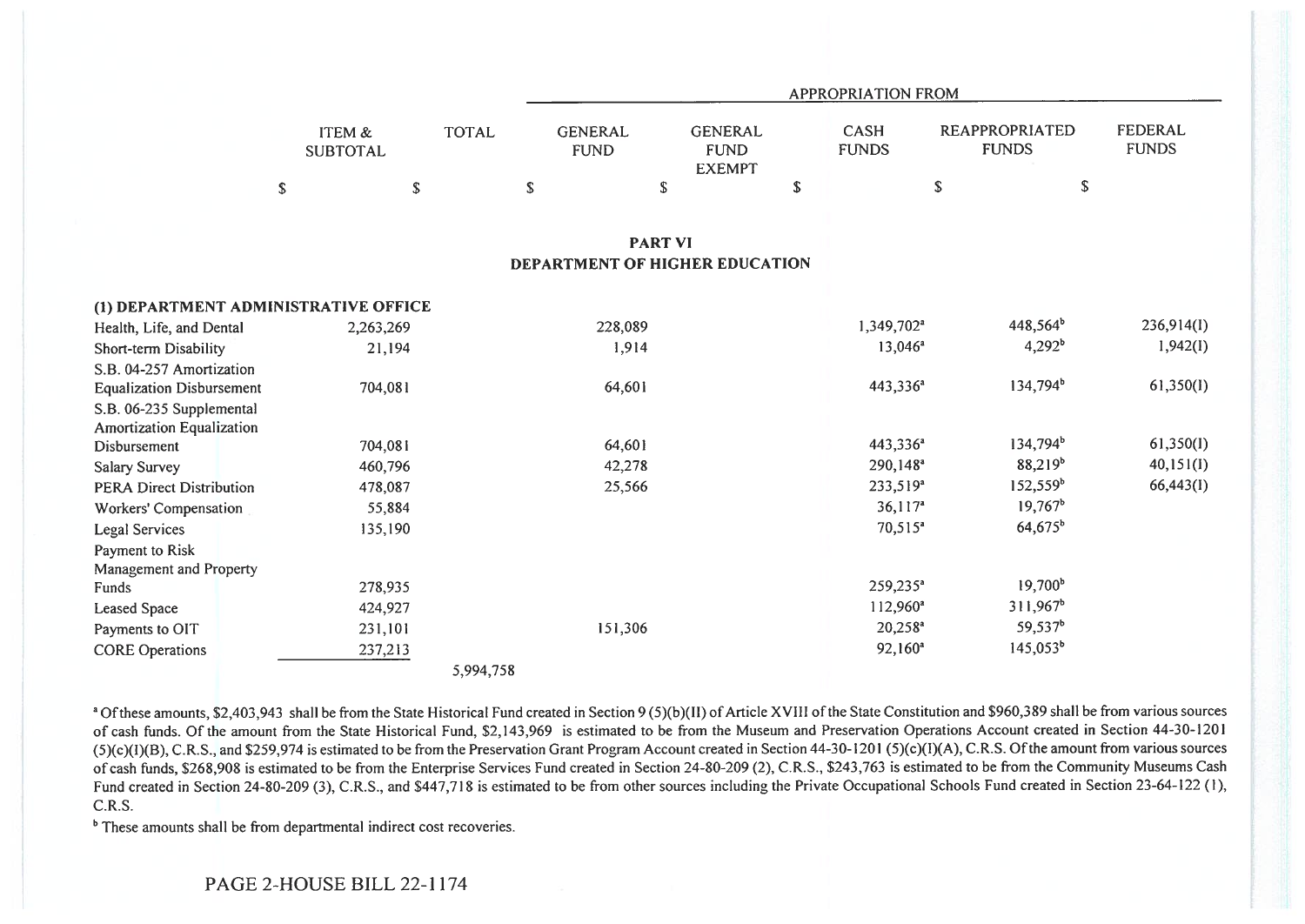|                                                                                                                                                                                                                                                                                                                                                                                                                                                        |                           |              |                               |                                                | <b>APPROPRIATION FROM</b>             |                                       |             |                         |
|--------------------------------------------------------------------------------------------------------------------------------------------------------------------------------------------------------------------------------------------------------------------------------------------------------------------------------------------------------------------------------------------------------------------------------------------------------|---------------------------|--------------|-------------------------------|------------------------------------------------|---------------------------------------|---------------------------------------|-------------|-------------------------|
|                                                                                                                                                                                                                                                                                                                                                                                                                                                        | ITEM &<br><b>SUBTOTAL</b> | <b>TOTAL</b> | <b>GENERAL</b><br><b>FUND</b> | <b>GENERAL</b><br><b>FUND</b><br><b>EXEMPT</b> | <b>CASH</b><br><b>FUNDS</b>           | <b>REAPPROPRIATED</b><br><b>FUNDS</b> |             | FEDERAL<br><b>FUNDS</b> |
|                                                                                                                                                                                                                                                                                                                                                                                                                                                        | \$                        | \$           | $\mathbb{S}$                  | \$                                             | \$                                    | $\mathbb S$                           | $\mathbb S$ |                         |
|                                                                                                                                                                                                                                                                                                                                                                                                                                                        |                           |              |                               |                                                |                                       |                                       |             |                         |
| (2) COLORADO COMMISSION ON HIGHER EDUCATION AND<br>HIGHER EDUCATION SPECIAL PURPOSE PROGRAMS                                                                                                                                                                                                                                                                                                                                                           |                           |              |                               |                                                |                                       |                                       |             |                         |
| (A) Administration <sup>21</sup>                                                                                                                                                                                                                                                                                                                                                                                                                       |                           |              |                               |                                                |                                       |                                       |             |                         |
| Administration <sup>21a</sup>                                                                                                                                                                                                                                                                                                                                                                                                                          | 3,559,627                 |              | 125,000                       |                                                | 202,082 <sup>a</sup>                  | $3,232,545^b$                         |             |                         |
|                                                                                                                                                                                                                                                                                                                                                                                                                                                        |                           |              | $(1.0$ FTE)                   |                                                | $(0.4$ FTE)                           | $(29.6$ FTE)                          |             |                         |
| <sup>a</sup> This amount shall be from private college and university fees paid pursuant to Section 23-1-125 (5), C.R.S., and Section 23-2-104.5, C.R.S.                                                                                                                                                                                                                                                                                               |                           |              |                               |                                                |                                       |                                       |             |                         |
| <sup>b</sup> Of this amount, \$2,049,963 shall be from statewide indirect cost recoveries, \$1,077,402 shall be from departmental indirect cost recoveries, and \$105,180 shall be transferred from the<br>Department of Education from the Preschool to Postsecondary Education Alignment line item in the Management and Administration section for assistance in aligning public education<br>with postsecondary and workforce readiness standards. |                           |              |                               |                                                |                                       |                                       |             |                         |
| (B) Division of Private                                                                                                                                                                                                                                                                                                                                                                                                                                |                           |              |                               |                                                |                                       |                                       |             |                         |
| <b>Occupational Schools</b>                                                                                                                                                                                                                                                                                                                                                                                                                            | 911,124                   |              |                               |                                                | $911,124$ <sup>a</sup><br>$(9.8$ FTE) |                                       |             |                         |
| <sup>a</sup> This amount shall be from the Private Occupational Schools Fund created in Section 23-64-122 (1), C.R.S.                                                                                                                                                                                                                                                                                                                                  |                           |              |                               |                                                |                                       |                                       |             |                         |
| (C) Special Purpose                                                                                                                                                                                                                                                                                                                                                                                                                                    |                           |              |                               |                                                |                                       |                                       |             |                         |
| Western Interstate                                                                                                                                                                                                                                                                                                                                                                                                                                     |                           |              |                               |                                                |                                       |                                       |             |                         |
| Commission for Higher                                                                                                                                                                                                                                                                                                                                                                                                                                  |                           |              |                               |                                                |                                       |                                       |             |                         |
| Education (WICHE)                                                                                                                                                                                                                                                                                                                                                                                                                                      | 159,000                   |              |                               |                                                |                                       | 159,000 <sup>a</sup>                  |             |                         |
| WICHE - Optometry <sup>22</sup>                                                                                                                                                                                                                                                                                                                                                                                                                        | 376,600                   |              |                               |                                                |                                       | 376,600 <sup>a</sup>                  |             |                         |
| Distribution to Higher                                                                                                                                                                                                                                                                                                                                                                                                                                 |                           |              |                               |                                                |                                       |                                       |             |                         |
| <b>Education Competitive</b>                                                                                                                                                                                                                                                                                                                                                                                                                           |                           |              |                               |                                                |                                       |                                       |             |                         |
| <b>Research Authority</b>                                                                                                                                                                                                                                                                                                                                                                                                                              | 2,000,000                 |              |                               |                                                | 2,000,000 <sup>b</sup>                |                                       |             |                         |
| Veterinary School Capital<br>Outlay                                                                                                                                                                                                                                                                                                                                                                                                                    | 285,000                   |              |                               |                                                | $143,640(I)^c$                        | 141,360 <sup>a</sup>                  |             |                         |
| Colorado Geological Survey                                                                                                                                                                                                                                                                                                                                                                                                                             |                           |              |                               |                                                |                                       |                                       |             |                         |
| at the Colorado School of                                                                                                                                                                                                                                                                                                                                                                                                                              |                           |              |                               |                                                |                                       |                                       |             |                         |
| Mines                                                                                                                                                                                                                                                                                                                                                                                                                                                  | 2,250,018                 |              | 622,086                       |                                                | 1,627,932 <sup>d</sup>                |                                       |             |                         |
|                                                                                                                                                                                                                                                                                                                                                                                                                                                        | $(15.5$ FTE)              |              |                               |                                                |                                       |                                       |             |                         |
|                                                                                                                                                                                                                                                                                                                                                                                                                                                        |                           |              |                               |                                                |                                       |                                       |             |                         |

PAGE 3-HOUSE BILL 22-1174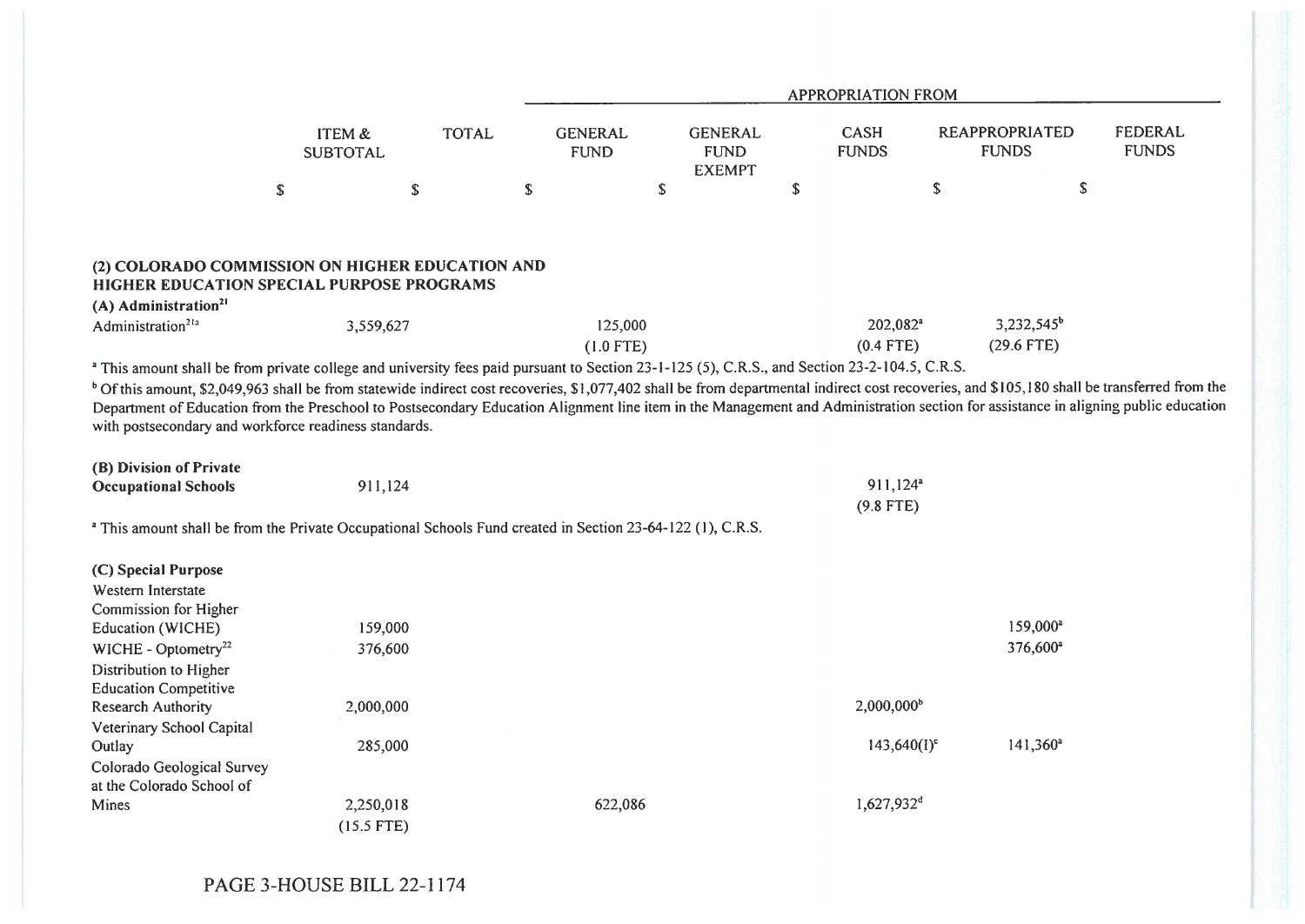| <b>TOTAL</b> | <b>GENERAL</b><br><b>FUND</b><br>$\mathbb S$ | <b>GENERAL</b><br><b>FUND</b><br><b>EXEMPT</b><br>\$ | $\mathbb S$ | CASH<br><b>FUNDS</b><br>$1,200,000$ <sup>e</sup> | <b>REAPPROPRIATED</b><br><b>FUNDS</b><br>${\mathbb S}$ | \$<br><b>FEDERAL</b><br><b>FUNDS</b>                             |
|--------------|----------------------------------------------|------------------------------------------------------|-------------|--------------------------------------------------|--------------------------------------------------------|------------------------------------------------------------------|
|              |                                              |                                                      |             |                                                  |                                                        |                                                                  |
|              |                                              |                                                      |             |                                                  |                                                        |                                                                  |
|              |                                              |                                                      |             |                                                  |                                                        |                                                                  |
|              |                                              |                                                      |             | 600,000°                                         |                                                        |                                                                  |
|              |                                              |                                                      |             |                                                  |                                                        | 5,000,000(I)                                                     |
|              |                                              |                                                      |             |                                                  |                                                        | $(29.1$ FTE)                                                     |
|              | 356,496                                      |                                                      |             |                                                  |                                                        |                                                                  |
|              |                                              |                                                      |             |                                                  |                                                        |                                                                  |
|              | 1,209,357                                    |                                                      |             |                                                  |                                                        |                                                                  |
|              | $(0.8$ FTE)<br>8,000,000                     |                                                      |             |                                                  |                                                        |                                                                  |
|              |                                              |                                                      |             |                                                  |                                                        |                                                                  |
|              | 2,000,000                                    |                                                      |             |                                                  |                                                        |                                                                  |
|              | 218,825<br>$(1.0$ FTE)                       |                                                      |             |                                                  |                                                        |                                                                  |
|              |                                              |                                                      |             |                                                  |                                                        |                                                                  |
|              |                                              |                                                      |             |                                                  |                                                        |                                                                  |
|              |                                              |                                                      |             |                                                  |                                                        |                                                                  |
|              | 548,477<br>$(0.5$ FTE)                       |                                                      |             |                                                  |                                                        |                                                                  |
|              |                                              |                                                      |             |                                                  |                                                        |                                                                  |
|              |                                              |                                                      |             |                                                  |                                                        | 154,069 <sup>a</sup><br>$(0.5$ FTE)<br>PAGE 4-HOUSE BILL 22-1174 |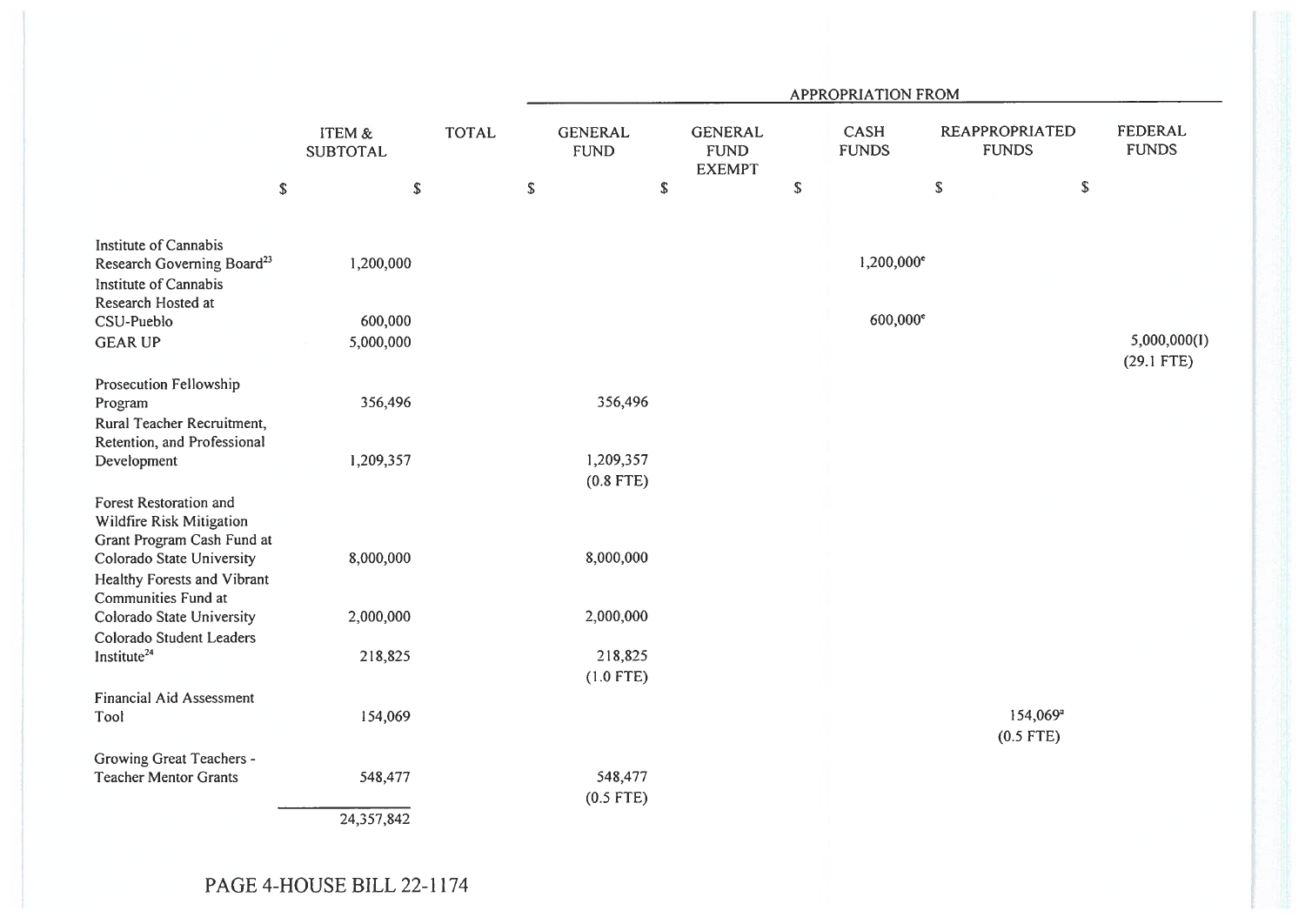|                                                      | <b>APPROPRIATION FROM</b>     |                                                |  |                             |                                |  |                         |  |  |
|------------------------------------------------------|-------------------------------|------------------------------------------------|--|-----------------------------|--------------------------------|--|-------------------------|--|--|
| <b>TOTAL</b><br><b>ITEM &amp;</b><br><b>SUBTOTAL</b> | <b>GENERAL</b><br><b>FUND</b> | <b>GENERAL</b><br><b>FUND</b><br><b>EXEMPT</b> |  | <b>CASH</b><br><b>FUNDS</b> | REAPPROPRIATED<br><b>FUNDS</b> |  | FEDERAL<br><b>FUNDS</b> |  |  |
|                                                      |                               |                                                |  |                             |                                |  |                         |  |  |

<sup>a</sup> These amounts shall be from departmental indirect cost recoveries.

<sup>b</sup> This amount shall be from the Innovative Higher Education Research Fund created in Section 23-19.7-104 (1), C.R.S., from limited gaming revenue deposited to the Fund pursuant to Section 44-30-701 (2)(a)(IV), C.R.S., in prior years.

This amount shall be from student fees from non-resident students, including fees paid on behalf of non-resident students by the Western Interstate Commission on Higher Education, pursuant to Section 23-31-118 (2), C.R.S. This amount is shown for informational purposes only because the student fees are paid directly to the Veterinary School at Colorado State University.

<sup>d</sup> This amount shall be from the Severance Tax Operational Fund created in Section 39-29-109 (2)(b), C.R.S., pursuant to Section 39-29-109.3 (1)(b), C.R.S.

`This amount shall be from the Marijuana Tax Cash Fund created in Section 39-28.8-501 (1), C.R.S.

| (D) Lease Purchase<br>Payments and<br><b>Capital-related Outlays</b>                       |                          |            |                        |             |
|--------------------------------------------------------------------------------------------|--------------------------|------------|------------------------|-------------|
| University of Colorado,<br>Lease Purchase of Academic                                      |                          |            |                        |             |
| <b>Facilities at Fitzsimons</b>                                                            | 12,126,226               | 5,157,255  | 6,968,971 <sup>ª</sup> |             |
| Appropriation to the Higher<br><b>Education Federal Mineral</b><br>Lease Revenues Fund     |                          | 17,072,238 |                        |             |
| Lease Purchase of Academic<br><b>Facilities Pursuant to Section</b><br>23-19.9-102, C.R.S. | 17,072,238<br>17,432,238 |            | $360,000^{\circ}$      | 17,072,238° |
| Annual Depreciation-Lease                                                                  |                          |            |                        |             |
| Equivalent Payment                                                                         | 4,689,433                | 4,689,433  |                        |             |
|                                                                                            | 51,320,135               |            |                        |             |

<sup>a</sup> This amount shall be from the University of Colorado Health Sciences Center at Fitzsimons Trust Fund created in Section 23-20-136 (3)(a), C.R.S.

<sup>b</sup> This amount shall be from the Higher Education Federal Mineral Lease Revenues Fund created in Section 23-19.9-102 (1)(a), C.R.S.

<sup>c</sup> This amount shall be from the Higher Education Federal Mineral Lease Revenues Fund created in Section 23-19.9-102 (1)(a), C.R.S. The reappropriated funds are from General Fund amounts included in the Appropriation to the Higher Education Federal Mineral Lease Revenues Fund line item in this subdivision.

## PAGE 5-HOUSE BILL 22-1174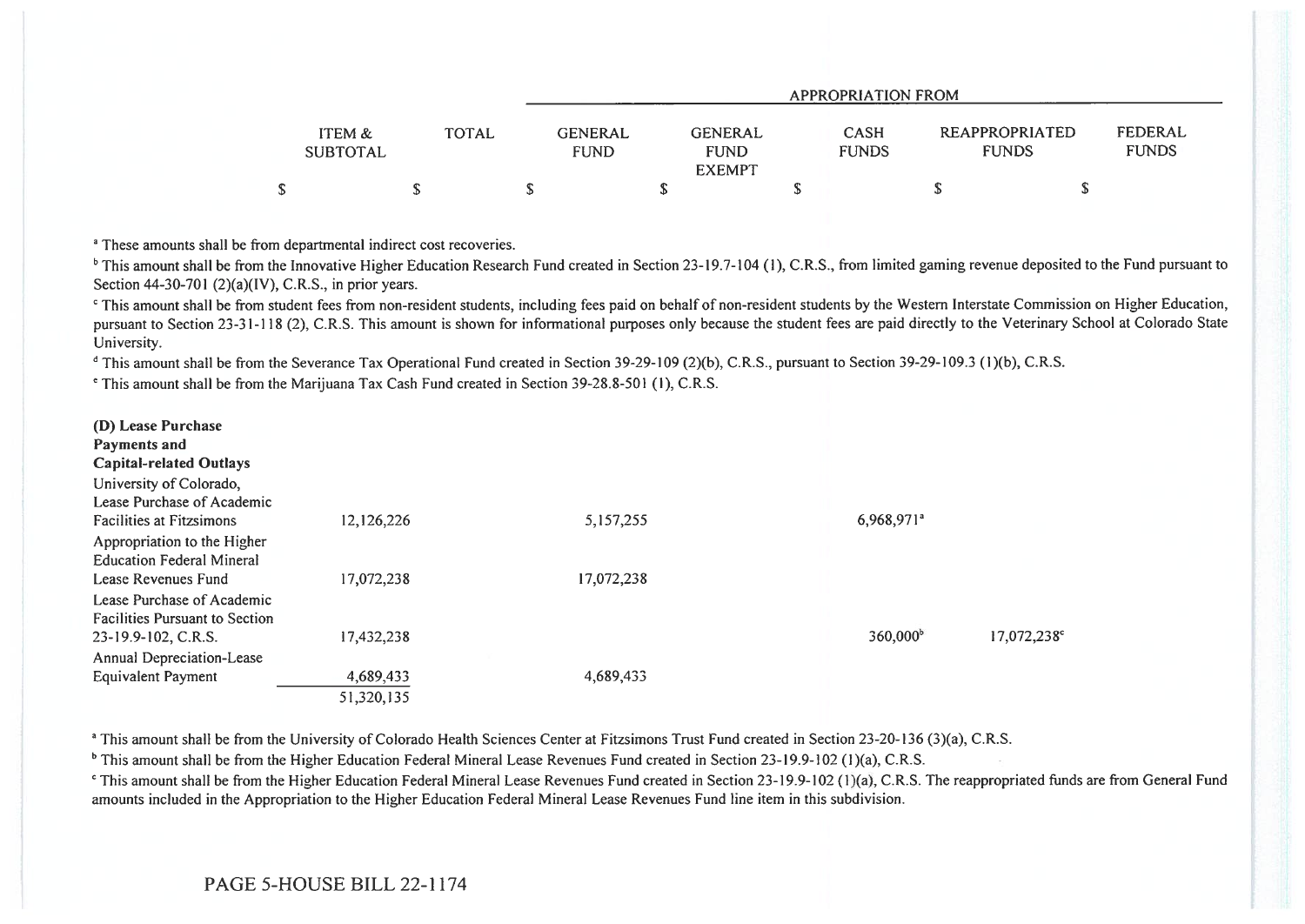|                                                                                                                                                                                                                                                                                                                                                                                                                                                                                                                                                                                                            |                           |              |                               |             |                                                |             | <b>APPROPRIATION FROM</b>   |                                       |                          |                         |
|------------------------------------------------------------------------------------------------------------------------------------------------------------------------------------------------------------------------------------------------------------------------------------------------------------------------------------------------------------------------------------------------------------------------------------------------------------------------------------------------------------------------------------------------------------------------------------------------------------|---------------------------|--------------|-------------------------------|-------------|------------------------------------------------|-------------|-----------------------------|---------------------------------------|--------------------------|-------------------------|
|                                                                                                                                                                                                                                                                                                                                                                                                                                                                                                                                                                                                            | ITEM &<br><b>SUBTOTAL</b> | <b>TOTAL</b> | <b>GENERAL</b><br><b>FUND</b> |             | <b>GENERAL</b><br><b>FUND</b><br><b>EXEMPT</b> |             | <b>CASH</b><br><b>FUNDS</b> | <b>REAPPROPRIATED</b><br><b>FUNDS</b> |                          | FEDERAL<br><b>FUNDS</b> |
| $\mathbb S$                                                                                                                                                                                                                                                                                                                                                                                                                                                                                                                                                                                                | \$                        |              | $\mathbb{S}$                  | $\mathbb S$ |                                                | $\mathbb S$ |                             | $\boldsymbol{\mathbb{S}}$             | $\mathbb S$              |                         |
| (E) Tuition/Enrollment<br>Contingency <sup>25</sup>                                                                                                                                                                                                                                                                                                                                                                                                                                                                                                                                                        | 60,000,000                |              |                               |             |                                                |             | 60,000,000 <sup>a</sup>     |                                       |                          |                         |
| a This amount shall be from tuition revenue from the governing boards, in addition to what is appropriated to the governing boards. This spending authority may be transferred to the<br>governing boards.                                                                                                                                                                                                                                                                                                                                                                                                 |                           |              |                               |             |                                                |             |                             |                                       |                          |                         |
| (F) Indirect Cost<br><b>Assessments</b>                                                                                                                                                                                                                                                                                                                                                                                                                                                                                                                                                                    | 7,361,509                 |              |                               |             |                                                |             | 350,758 <sup>a</sup>        |                                       | $6,915,791$ <sup>b</sup> | 94,960(I)               |
| <sup>a</sup> Of this amount, \$157,374 shall be from the Museum and Preservation Operations Account of the State Historical Fund, created in Section 44-30-1201 (5)(c)(I)(B), C.R.S., \$132,954<br>shall be from statewide indirect cost recoveries from CollegeInvest and CollegeAssist, and \$60,430 shall be from the Private Occupational Schools Fund created in Section 23-64-122<br>$(1)$ , C.R.S.<br><sup>b</sup> This amount shall be from indirect cost recoveries from amounts appropriated to state governing boards, area technical colleges, and local district colleges in this department. |                           |              |                               |             |                                                |             |                             |                                       |                          |                         |
|                                                                                                                                                                                                                                                                                                                                                                                                                                                                                                                                                                                                            |                           | 147,510,237  |                               |             |                                                |             |                             |                                       |                          |                         |
| (3) COLORADO COMMISSION ON HIGHER EDUCATION FINANCIAL AID <sup>26</sup>                                                                                                                                                                                                                                                                                                                                                                                                                                                                                                                                    |                           |              |                               |             |                                                |             |                             |                                       |                          |                         |
| (A) Need Based Grants                                                                                                                                                                                                                                                                                                                                                                                                                                                                                                                                                                                      | 180,825,470               |              | 179,968,585                   |             |                                                |             |                             |                                       | 856,885 <sup>a</sup>     |                         |
| a Of this amount, \$557,780 shall be from departmental indirect cost recoveries and \$299,105 shall be from statewide indirect cost recoveries.                                                                                                                                                                                                                                                                                                                                                                                                                                                            |                           |              |                               |             |                                                |             |                             |                                       |                          |                         |
| (B) Work Study <sup>27</sup>                                                                                                                                                                                                                                                                                                                                                                                                                                                                                                                                                                               | 23,129,178                |              | 23,129,178                    |             |                                                |             |                             |                                       |                          |                         |
| (C) Special Purpose<br>Veterans'/Law Enforcement/<br><b>POW Tuition Assistance</b>                                                                                                                                                                                                                                                                                                                                                                                                                                                                                                                         | 956,000                   |              | 956,000                       |             |                                                |             |                             |                                       |                          |                         |
| Native American<br>Students/Fort Lewis College                                                                                                                                                                                                                                                                                                                                                                                                                                                                                                                                                             | 24,045,076                |              | 24,045,076                    |             |                                                |             |                             |                                       |                          |                         |
| Colorado Opportunity<br>Scholarship Initiative Fund                                                                                                                                                                                                                                                                                                                                                                                                                                                                                                                                                        | 7,000,000                 |              | 7,000,000                     |             |                                                |             |                             |                                       |                          |                         |

PAGE 6-HOUSE BILL 22-1174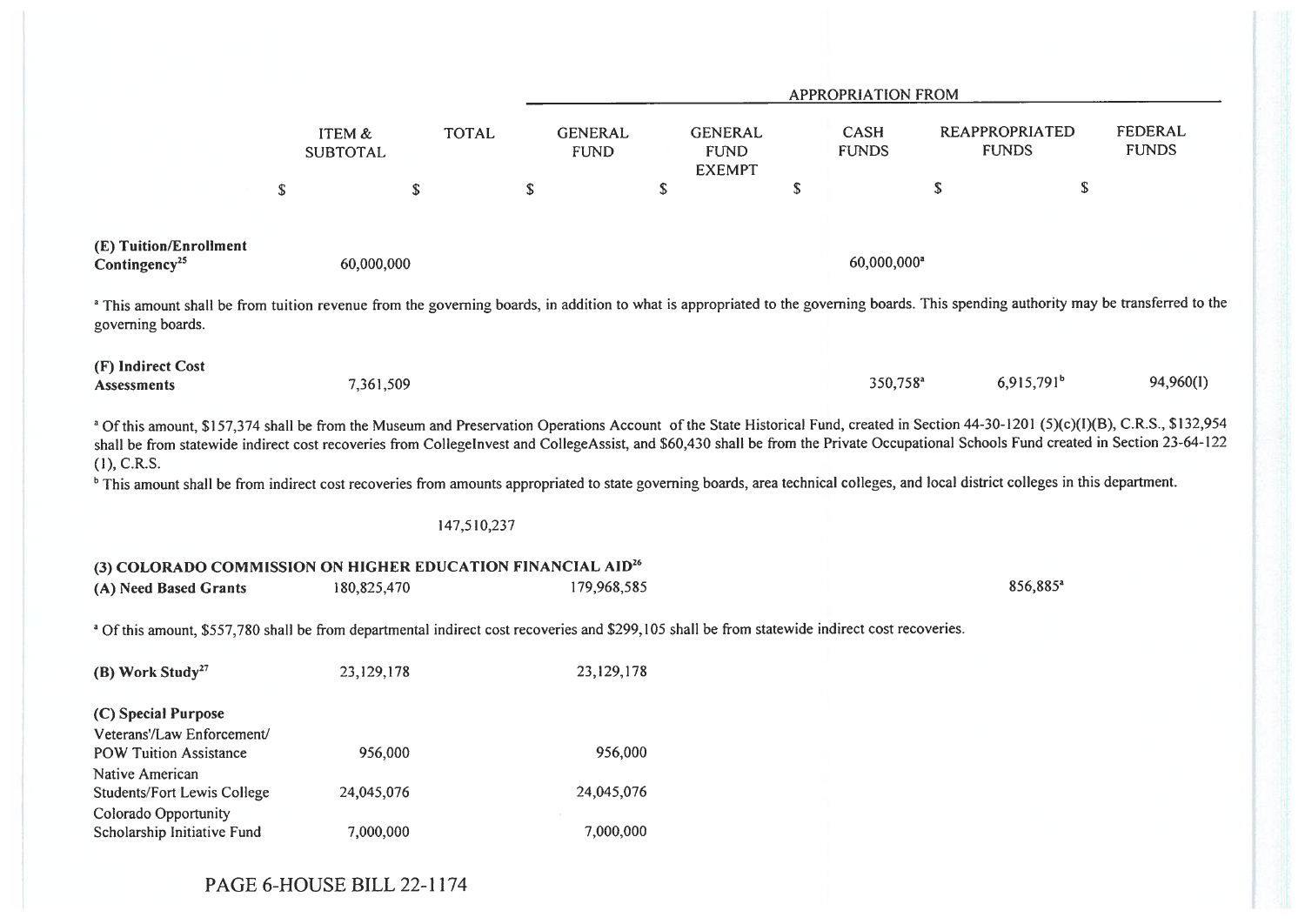|                                                                                                                                                                                                                                                                                                                                               |                                         |              | <b>APPROPRIATION FROM</b> |                               |                                                |             |                      |                                       |    |                                |
|-----------------------------------------------------------------------------------------------------------------------------------------------------------------------------------------------------------------------------------------------------------------------------------------------------------------------------------------------|-----------------------------------------|--------------|---------------------------|-------------------------------|------------------------------------------------|-------------|----------------------|---------------------------------------|----|--------------------------------|
|                                                                                                                                                                                                                                                                                                                                               | ITEM &<br><b>SUBTOTAL</b>               | <b>TOTAL</b> |                           | <b>GENERAL</b><br><b>FUND</b> | <b>GENERAL</b><br><b>FUND</b><br><b>EXEMPT</b> |             | CASH<br><b>FUNDS</b> | <b>REAPPROPRIATED</b><br><b>FUNDS</b> |    | <b>FEDERAL</b><br><b>FUNDS</b> |
| \$                                                                                                                                                                                                                                                                                                                                            |                                         | $\mathbb S$  | $\mathbb S$               |                               | \$                                             | $\mathbb S$ |                      | $\mathbb S$                           | \$ |                                |
| Tuition Assistance for Career<br>and Technical Education<br>Certificate Programs                                                                                                                                                                                                                                                              | 450,000<br>32,451,076                   |              |                           | 450,000                       |                                                |             |                      |                                       |    |                                |
|                                                                                                                                                                                                                                                                                                                                               |                                         | 236,405,724  |                           |                               |                                                |             |                      |                                       |    |                                |
| (4) COLLEGE OPPORTUNITY FUND PROGRAM<br>(A) Stipends<br>Stipends for an estimated<br>125,925 eligible full-time<br>equivalent students at \$2,820<br>per 30 credit hours<br>Stipends for an estimated<br>1,224 eligible full-time<br>equivalent students attending<br>participating private<br>institutions at \$1,410 per 30<br>credit hours | 355,109,572<br>1,725,840<br>356,835,412 |              |                           |                               | 356,835,412                                    |             |                      |                                       |    |                                |
| (B) Fee-for-service Contracts with State<br>Institutions <sup>21</sup><br>Fee-for-service Contracts<br>with State Institutions<br>Pursuant to Section<br>23-18-303.5, C.R.S.                                                                                                                                                                  | 385,952,437<br>385,902,437              |              |                           |                               |                                                |             |                      |                                       |    |                                |

PAGE 7-HOUSE BILL 22-1174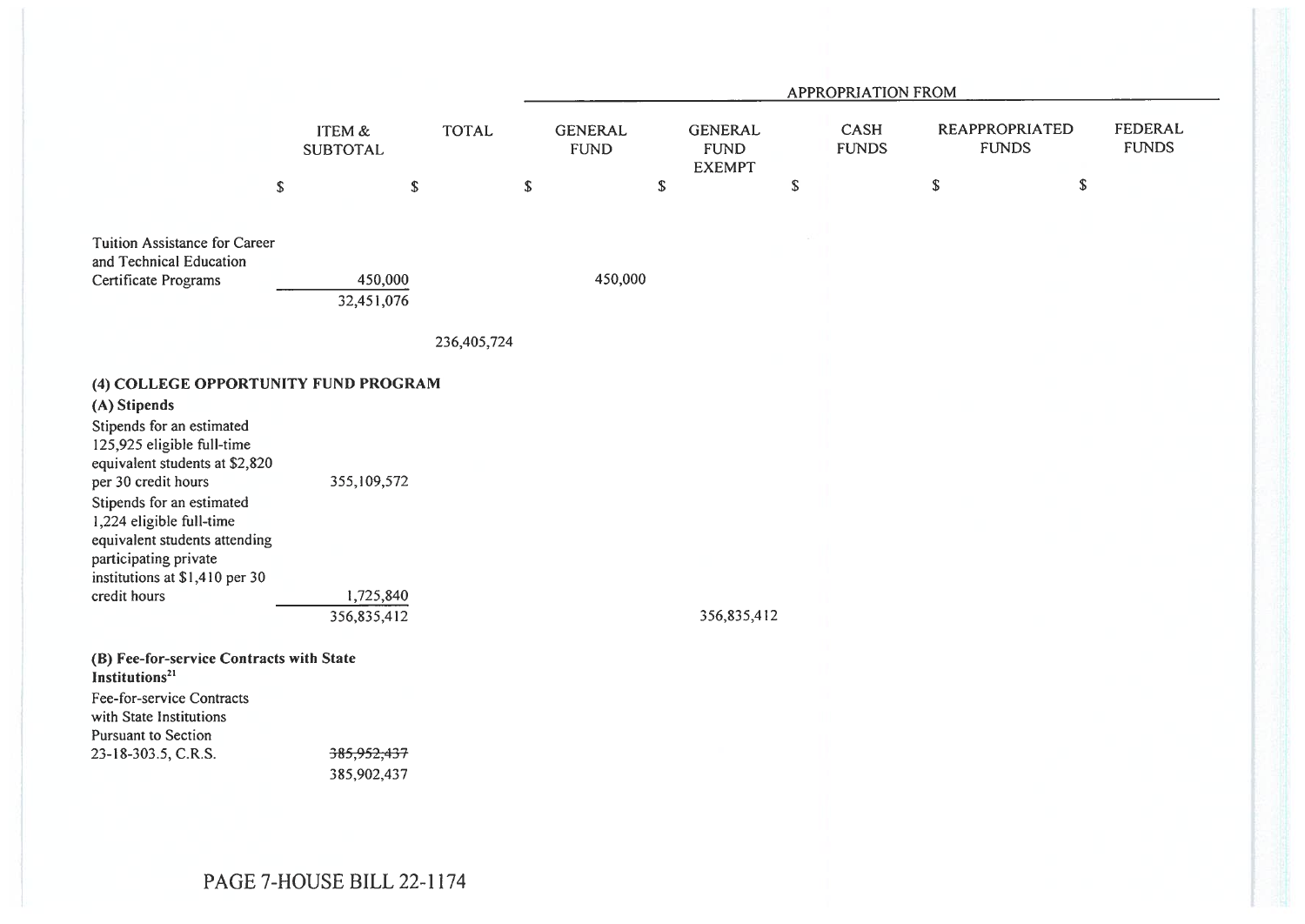|                                                                                                                                                                                                                                                                                                                                                                                                                                                                                                                                                         |                                         |                              |             |                               |                                                |             | APPROPRIATION FROM          |               |                                       |                                |
|---------------------------------------------------------------------------------------------------------------------------------------------------------------------------------------------------------------------------------------------------------------------------------------------------------------------------------------------------------------------------------------------------------------------------------------------------------------------------------------------------------------------------------------------------------|-----------------------------------------|------------------------------|-------------|-------------------------------|------------------------------------------------|-------------|-----------------------------|---------------|---------------------------------------|--------------------------------|
|                                                                                                                                                                                                                                                                                                                                                                                                                                                                                                                                                         | ITEM &<br><b>SUBTOTAL</b>               | <b>TOTAL</b>                 |             | <b>GENERAL</b><br><b>FUND</b> | <b>GENERAL</b><br><b>FUND</b><br><b>EXEMPT</b> |             | <b>CASH</b><br><b>FUNDS</b> |               | <b>REAPPROPRIATED</b><br><b>FUNDS</b> | <b>FEDERAL</b><br><b>FUNDS</b> |
|                                                                                                                                                                                                                                                                                                                                                                                                                                                                                                                                                         | \$<br>\$                                |                              | $\mathbb S$ | \$                            |                                                | $\mathbb S$ |                             | ${\mathbb S}$ | \$                                    |                                |
| Fee-for-service Contracts<br>with State Institutions for<br>Specialty Education<br>Programs <sup>20</sup><br><b>Limited Purpose</b>                                                                                                                                                                                                                                                                                                                                                                                                                     | 154,883,801                             |                              |             |                               |                                                |             |                             |               |                                       |                                |
| Fee-for-Service Contracts<br>with State Institutions                                                                                                                                                                                                                                                                                                                                                                                                                                                                                                    | 5,443,028<br>546,279,266<br>546,229,266 |                              |             | 97,874,133<br>97,824,133      | 448,405,133 <sup>ª</sup>                       |             |                             |               |                                       |                                |
|                                                                                                                                                                                                                                                                                                                                                                                                                                                                                                                                                         |                                         | 903, 114, 678<br>903,064,678 |             |                               |                                                |             |                             |               |                                       |                                |
| <sup>a</sup> This amount shall be from the General Fund Exempt Account created in Section 24-77-103.6 (2), C.R.S.                                                                                                                                                                                                                                                                                                                                                                                                                                       |                                         |                              |             |                               |                                                |             |                             |               |                                       |                                |
| (5) GOVERNING BOARDS <sup>21</sup><br>(A) Trustees of Adams                                                                                                                                                                                                                                                                                                                                                                                                                                                                                             |                                         |                              |             |                               |                                                |             |                             |               |                                       |                                |
| State University <sup>28</sup>                                                                                                                                                                                                                                                                                                                                                                                                                                                                                                                          | 44,170,418<br>$(314.2$ FTE)             |                              |             |                               |                                                |             | 25,102,988 <sup>a</sup>     |               | 19,067,430 <sup>b</sup>               |                                |
| a Of this amount, \$20,363,600 shall be from the students' share of tuition, \$4,737,000(I) shall be from mandatory fees, and \$2,388(I) represents an estimate of limited gaming tax revenues<br>that will be distributed pursuant to Section 44-30-702 (3)(c)(I), C.R.S.<br><sup>b</sup> This amount shall be from General Fund appropriated to the College Opportunity Fund Program in this department, including \$2,862,018 for student stipend payments and \$16,205,412<br>for fee-for-service contracts pursuant to Section 23-18-303.5, C.R.S. |                                         |                              |             |                               |                                                |             |                             |               |                                       |                                |
| (B) Trustees of Colorado<br>Mesa University <sup>28</sup>                                                                                                                                                                                                                                                                                                                                                                                                                                                                                               | 112,277,141                             |                              |             |                               |                                                |             | 76,300,139 <sup>a</sup>     |               | 35,977,002 <sup>b</sup>               |                                |

PAGE 8-HOUSE BILL 22-1174

(742.7 FTE)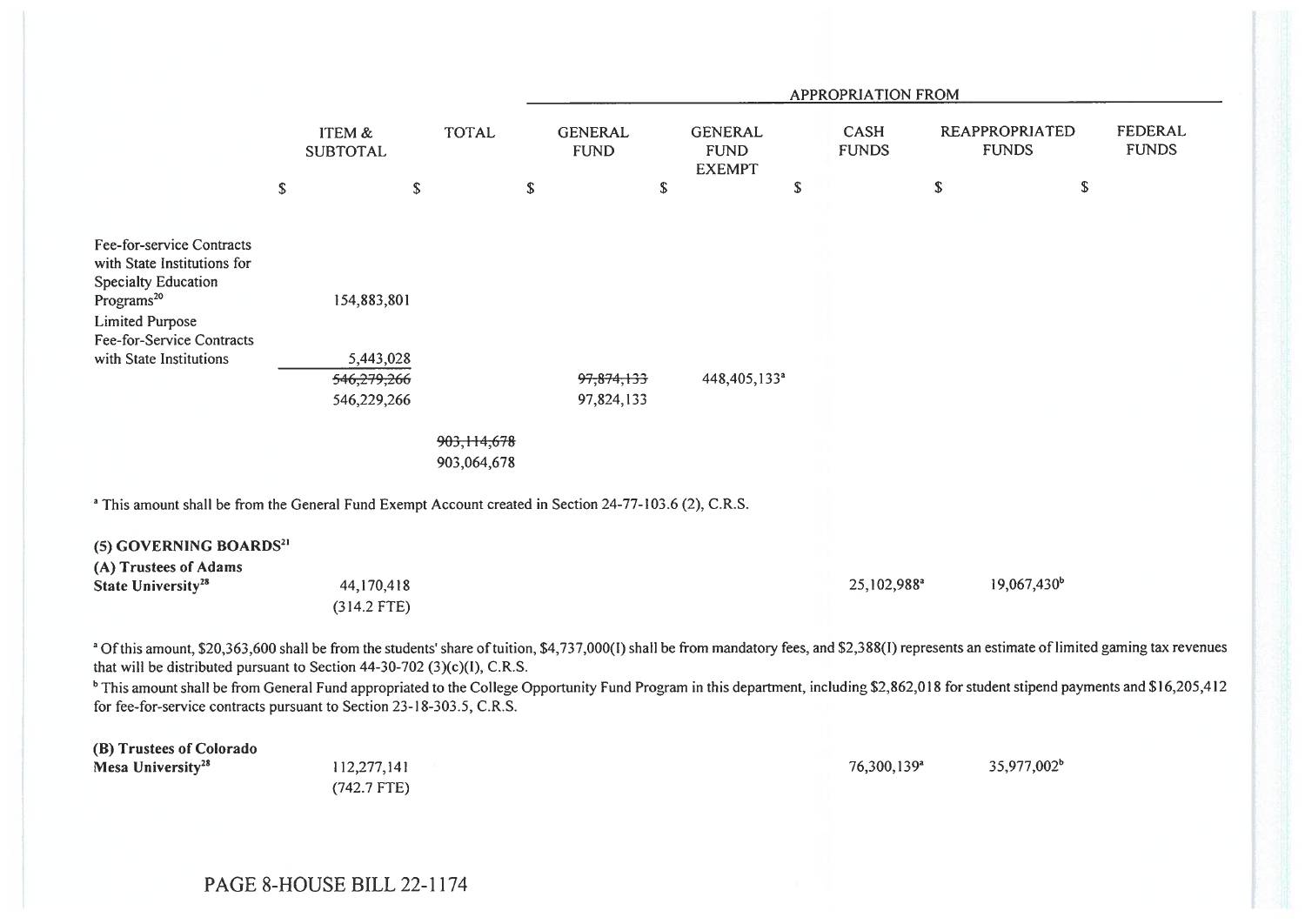|                           |       | <b>APPROPRIATION FROM</b>     |                                                |  |                             |                                |  |                         |  |  |  |
|---------------------------|-------|-------------------------------|------------------------------------------------|--|-----------------------------|--------------------------------|--|-------------------------|--|--|--|
| ITEM &<br><b>SUBTOTAL</b> | TOTAL | <b>GENERAL</b><br><b>FUND</b> | <b>GENERAL</b><br><b>FUND</b><br><b>EXEMPT</b> |  | <b>CASH</b><br><b>FUNDS</b> | REAPPROPRIATED<br><b>FUNDS</b> |  | FEDERAL<br><b>FUNDS</b> |  |  |  |
|                           |       |                               |                                                |  |                             |                                |  |                         |  |  |  |

<sup>a</sup> Of this amount, \$70,302,267 shall be from the students' share of tuition, \$5,435,390(1), shall be from mandatory fees, and \$562,482(1) represents an estimate of limited gaming tax revenues that will be distributed pursuant to Section 44-30-702 (3)(c)(I), C.R.S.

<sup>b</sup> This amount shall be from General Fund appropriated to the College Opportunity Fund Program in this department, including \$17,371,200 for student stipend payments, \$18,305,802 for fee-for-service contracts pursuant to Section 23-18-303.5, C.R.S., and \$300,000 for limited purpose fee-for-service contracts.

| (C) Trustees of                    |                        |                            |                           |
|------------------------------------|------------------------|----------------------------|---------------------------|
| <b>Metropolitan State</b>          |                        |                            |                           |
| University of Denver <sup>28</sup> | <del>219,471,786</del> | $146,932,735$ <sup>a</sup> | $72,539,051$ <sup>b</sup> |
|                                    | 219,421,786            |                            | $72,489,051^{\circ}$      |
|                                    | $(1,369.1$ FTE)        |                            |                           |

<sup>a</sup> Of this amount, \$117,263,695 shall be from the students' share of tuition and \$29,669,040(1) shall be from mandatory fees.

<sup>b</sup> This amount shall be from General Fund appropriated to the College Opportunity Fund Program in this department, including \$37,102,740 for student stipend payments,  $$35,136,311$ \$35,086.311 for fee-for-service contracts pursuant to Section 23-18-303.5, C.R.S., and \$300,000 for limited purpose fee-for-service contracts.

| (D) Trustees of Western           |               |                         |                |
|-----------------------------------|---------------|-------------------------|----------------|
| Colorado University <sup>28</sup> | 39,340,129    | 22,645,688 <sup>a</sup> | $16,694,441^b$ |
|                                   | $(273.8$ FTE) |                         |                |

<sup>a</sup> Of this amount, \$16,967,193 shall be from the student's share of tuition and \$5,678,495(I) shall be from mandatory fees.

<sup>b</sup> This amount shall be from General Fund appropriated to the College Opportunity Fund Program in this department, including \$3,795,664 for student stipend payments, \$12,698,777 for fee-for-service contracts pursuant to Section 23-18-303.5, C.R.S., and \$200,000 for limited purpose fee-for-service contracts.

| (E) Board of Governors of<br>the Colorado State |                 |  |                            |                          |
|-------------------------------------------------|-----------------|--|----------------------------|--------------------------|
| University System <sup>28</sup>                 | 744,794,304     |  | $560.100.241$ <sup>a</sup> | 184,694,063 <sup>b</sup> |
|                                                 | $(5,029.0$ FTE) |  |                            |                          |

<sup>a</sup> Of this amount, \$480,981,986 shall be from the students' share of tuition and \$79,118,255(I) shall be from mandatory fees.

PAGE 9-HOUSE BILL 22-1174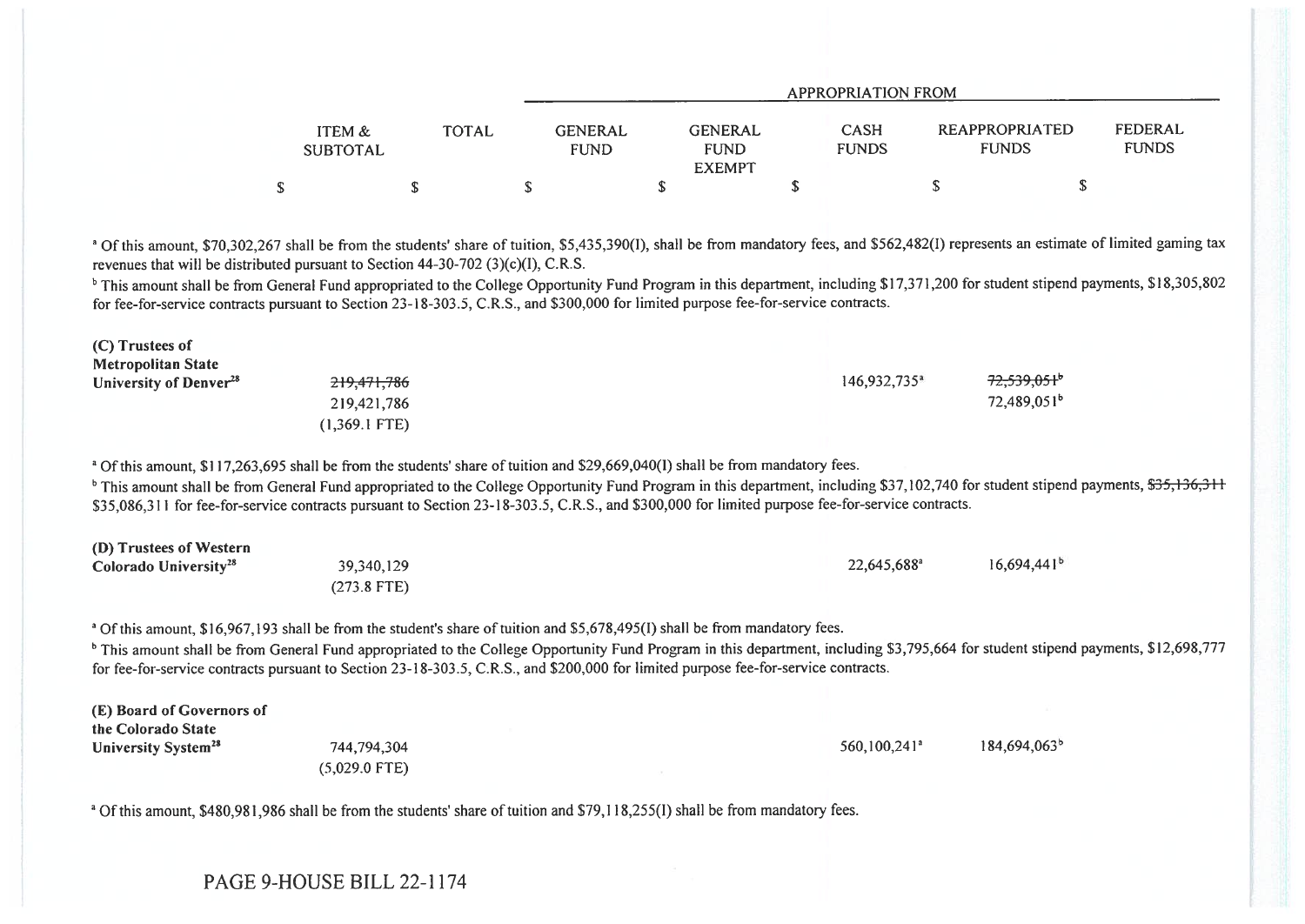|                                                     |                                                                                                                                                                                                                                                                                                                                                                                                                                                                                                                                                                                                                                                                                                                                                                                         |              |                               | <b>APPROPRIATION FROM</b>                      |    |                             |                                       |                          |                                |  |  |
|-----------------------------------------------------|-----------------------------------------------------------------------------------------------------------------------------------------------------------------------------------------------------------------------------------------------------------------------------------------------------------------------------------------------------------------------------------------------------------------------------------------------------------------------------------------------------------------------------------------------------------------------------------------------------------------------------------------------------------------------------------------------------------------------------------------------------------------------------------------|--------------|-------------------------------|------------------------------------------------|----|-----------------------------|---------------------------------------|--------------------------|--------------------------------|--|--|
|                                                     | ITEM &<br><b>SUBTOTAL</b>                                                                                                                                                                                                                                                                                                                                                                                                                                                                                                                                                                                                                                                                                                                                                               | <b>TOTAL</b> | <b>GENERAL</b><br><b>FUND</b> | <b>GENERAL</b><br><b>FUND</b><br><b>EXEMPT</b> |    | <b>CASH</b><br><b>FUNDS</b> | <b>REAPPROPRIATED</b><br><b>FUNDS</b> |                          | <b>FEDERAL</b><br><b>FUNDS</b> |  |  |
|                                                     | \$                                                                                                                                                                                                                                                                                                                                                                                                                                                                                                                                                                                                                                                                                                                                                                                      | S            | \$                            | S                                              | \$ |                             | S                                     | $\mathbb S$              |                                |  |  |
| fee-for-service contracts.                          | <sup>b</sup> This amount shall be from General Fund appropriated to the College Opportunity Fund Program in this department, including \$50,417,511 for student stipend payments, \$60,719,721<br>for fee-for-service contracts pursuant to Section 23-18-303.5, C.R.S., \$72,205,763 for fee-for-service contracts for specialty education programs, and \$1,351,068 for limited purpose                                                                                                                                                                                                                                                                                                                                                                                               |              |                               |                                                |    |                             |                                       |                          |                                |  |  |
| (F) Trustees of Fort Lewis<br>College <sup>28</sup> | 63,618,719<br>(409.7 FTE)                                                                                                                                                                                                                                                                                                                                                                                                                                                                                                                                                                                                                                                                                                                                                               |              |                               |                                                |    | 48,243,060 <sup>a</sup>     |                                       | 15,375,659 <sup>b</sup>  |                                |  |  |
|                                                     | <sup>a</sup> Of this amount, \$42,900,665 shall be from the students' share of tuition and \$5,342,395(I) shall be from mandatory fees.<br><sup>b</sup> This amount shall be from General Fund appropriated to the College Opportunity Fund Program in this department, including \$3,394,152 for student stipend payments and \$11,981,507<br>for fee-for-service contracts pursuant to Section 23-18-303.5, C.R.S.                                                                                                                                                                                                                                                                                                                                                                    |              |                               |                                                |    |                             |                                       |                          |                                |  |  |
| (G) Regents of the<br>University of                 |                                                                                                                                                                                                                                                                                                                                                                                                                                                                                                                                                                                                                                                                                                                                                                                         |              |                               |                                                |    |                             |                                       |                          |                                |  |  |
| $\text{Colorado}^{20, \, 28}$                       | 1,520,006,291<br>$(9,926.0$ FTE)                                                                                                                                                                                                                                                                                                                                                                                                                                                                                                                                                                                                                                                                                                                                                        |              |                               |                                                |    | 1,256,741,734 <sup>a</sup>  |                                       | 263,264,557 <sup>b</sup> |                                |  |  |
|                                                     | <sup>a</sup> Of this amount, \$1,144,427,281 shall be from the students' share of tuition, \$96,569,829(1) shall be from mandatory fees, \$15,244,624 shall be from the Tobacco Litigation Settlement<br>Moneys Health Education Fund created in Section 24-75-1104.5 (1.7)(c), C.R.S., and \$500,000 shall be from the Marijuana Tax Cash Fund created in Section 39-28.8-501 (1), C.R.S.<br><sup>b</sup> This amount shall be from General Fund appropriated to the College Opportunity Fund Program in this department, including \$83,807,580 for student stipend payments, \$93,978,939<br>for fee-for-service contracts pursuant to Section 23-18-303.5, C.R.S., \$82,678,038 for fee-for-service contracts for specialty education programs, and \$2,800,000 for limited purpose |              |                               |                                                |    |                             |                                       |                          |                                |  |  |

fee-for-service contracts.

(H) Trustees of the Colorado School of<br>Mines<sup>29</sup>

(980.5 FTE)

 $\mathbf{M}$ ines<sup>29</sup> 27,577,460° 207,824,194 207,824,194 207,824,194 27,577,460° 27,577,460° 27,577,460° 27,577,460° 27,577,460° 27,577,460° 27,577,460° 27,577,460° 27,577,460° 27,577,460° 27,577,460° 27,577,460° 27,577,460°

PAGE 10-HOUSE BILL 22-1174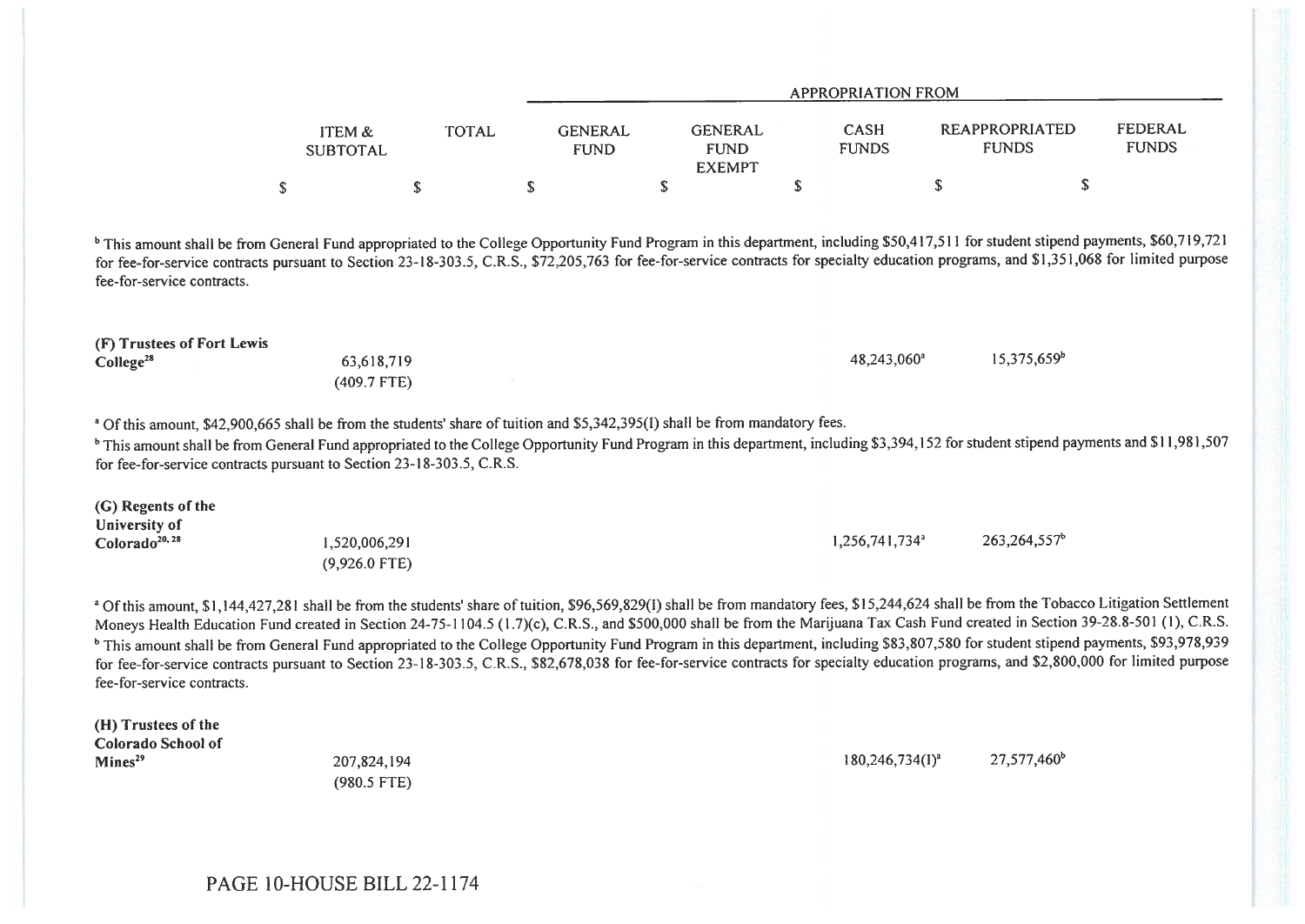|                           |       | APPROPRIATION FROM                                                       |                             |                                       |                         |  |  |  |  |  |
|---------------------------|-------|--------------------------------------------------------------------------|-----------------------------|---------------------------------------|-------------------------|--|--|--|--|--|
| ITEM &<br><b>SUBTOTAL</b> | TOTAL | GENERAL<br><b>GENERAL</b><br><b>FUND</b><br><b>FUND</b><br><b>EXEMPT</b> | <b>CASH</b><br><b>FUNDS</b> | <b>REAPPROPRIATED</b><br><b>FUNDS</b> | FEDERAL<br><b>FUNDS</b> |  |  |  |  |  |
|                           |       |                                                                          |                             |                                       |                         |  |  |  |  |  |

<sup>a</sup> Of this amount, \$164,738,748 shall be from the students' share of tuition and \$15,507,986 shall be from mandatory fees. The cash funds appropriations from tuition and fees are shown for informational purposes only because pursuant to Section 23-41-104.6 (5)(c)(I)(A), C.R.S., the Board of Trustees may establish the resident and nonresident tuition rates for the Colorado School of Mines.

<sup>b</sup> This amount shall be from General Fund appropriated to the College Opportunity Fund Program in this department, including \$8,057,276 for student stipend payments and \$19,520,184 for fee-for-service contracts pursuant to Section 23-18-303.5, C.R.S.

(I) University of Northern Colorado<sup>30</sup> 148,512,433

(1,156.9 FTE)

96,787,863' 51,724,570'

<sup>a</sup> Of this amount, \$79,047,106 shall be from the students' share of tuition and \$17,740,757(1) shall be from mandatory fees.

<sup>b</sup> This amount shall be from General Fund appropriated to the College Opportunity Fund Program in this department, including \$17,613,438 for student stipend payments and \$34,111,132 for fee-for-service contracts pursuant to Section 23-18-303.5, C.R.S.

| (J) State Board for<br><b>Community Colleges and</b><br><b>Occupational Education</b> |                 |                              |                          |
|---------------------------------------------------------------------------------------|-----------------|------------------------------|--------------------------|
| <b>State System Community</b>                                                         |                 |                              |                          |
| Colleges <sup>28</sup>                                                                | 515,578,187     | $301, 103, 582$ <sup>a</sup> | 214,474,605 <sup>b</sup> |
|                                                                                       | $(5,901.5$ FTE) |                              |                          |

<sup>a</sup> Of this amount, \$272,524,815 shall be from the students' share of tuition, \$18,609,336(1) shall be from mandatory fees, and \$9,969,431(1) represents an estimate of limited gaming tax revenues that will be distributed pursuant to Section 44-30-702 (3)(c)(1), C.R.S.

<sup>b</sup> This amount shall be from General Fund appropriated to the College Opportunity Fund Program in this department, including \$130,687,993 for student stipend payments, \$83,294,652, for fee-for-service contracts pursuant to Section 23-18-303.5, C.R.S., and \$491,960 for limited purpose fee-for-service contracts.

> 3,615,593,602 3,615,543,602

PAGE 11-HOUSE BILL 22-1174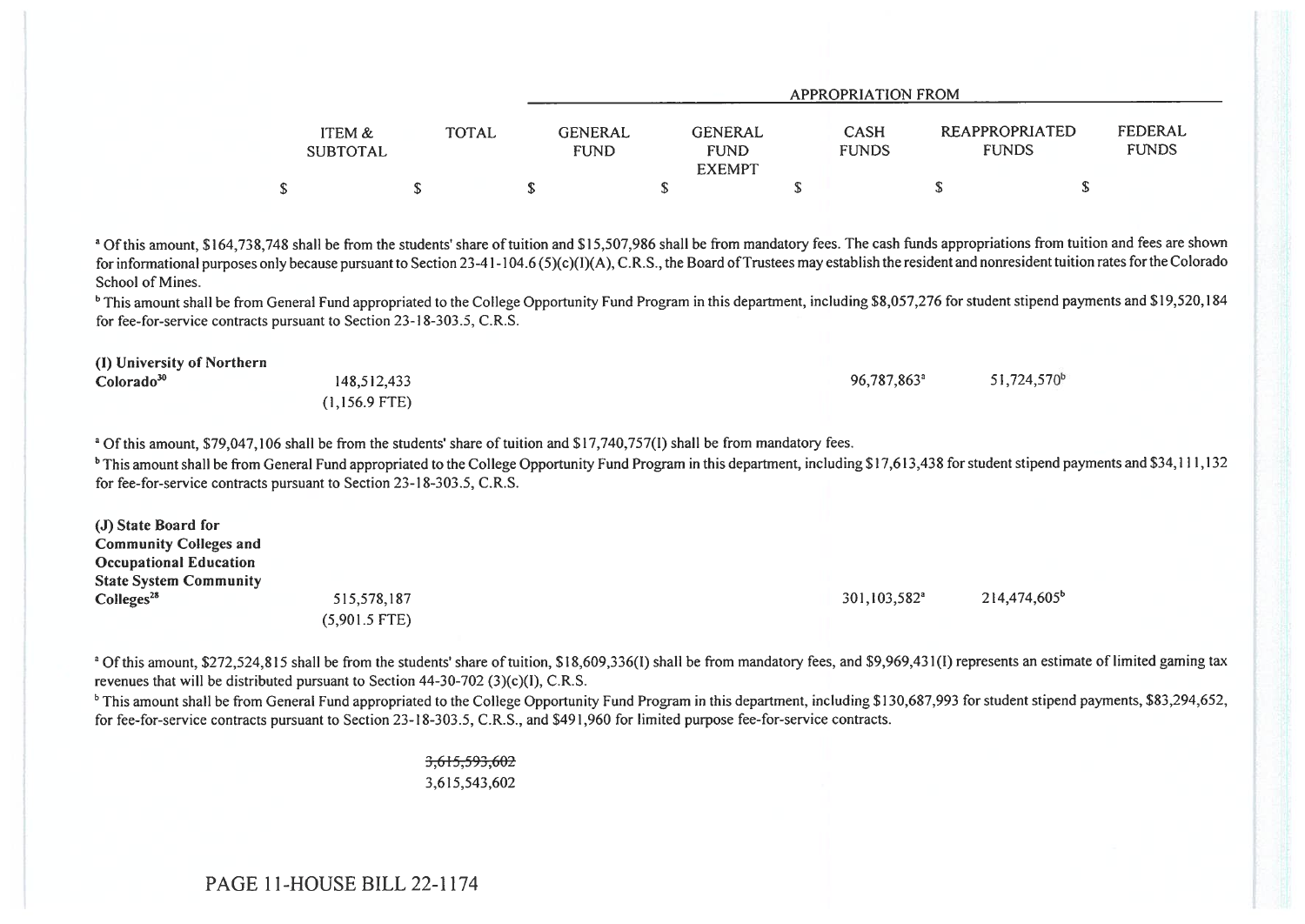|                                                                                                                                                                                                                                                                             |                           |              |                               |                                                |             | APPROPRIATION FROM   |             |                                       |                                |
|-----------------------------------------------------------------------------------------------------------------------------------------------------------------------------------------------------------------------------------------------------------------------------|---------------------------|--------------|-------------------------------|------------------------------------------------|-------------|----------------------|-------------|---------------------------------------|--------------------------------|
|                                                                                                                                                                                                                                                                             | ITEM &<br><b>SUBTOTAL</b> | <b>TOTAL</b> | <b>GENERAL</b><br><b>FUND</b> | <b>GENERAL</b><br><b>FUND</b><br><b>EXEMPT</b> |             | CASH<br><b>FUNDS</b> |             | <b>REAPPROPRIATED</b><br><b>FUNDS</b> | <b>FEDERAL</b><br><b>FUNDS</b> |
| $\mathbb S$                                                                                                                                                                                                                                                                 | \$                        |              | $\mathbb S$                   | $\mathbb S$                                    | $\mathbb S$ |                      | $\mathbb S$ | $\mathbb S$                           |                                |
| (6) LOCAL DISTRICT COLLEGE GRANTS PURSUANT TO<br>SECTION 23-71-301, C.R.S. <sup>21</sup>                                                                                                                                                                                    |                           |              |                               |                                                |             |                      |             |                                       |                                |
| Colorado Mountain College                                                                                                                                                                                                                                                   | 10,279,454                |              | 9,668,008                     |                                                |             | $611,446(I)^{a}$     |             |                                       |                                |
| Aims Community College                                                                                                                                                                                                                                                      | 12,279,562                |              | 11,483,011                    |                                                |             | $796,551(I)^a$       |             |                                       |                                |
|                                                                                                                                                                                                                                                                             |                           | 22,559,016   |                               |                                                |             |                      |             |                                       |                                |
| <sup>a</sup> These amounts represent estimates of limited gaming tax revenues that will be distributed pursuant to Section 44-30-702 (3)(c)(I), C.R.S.                                                                                                                      |                           |              |                               |                                                |             |                      |             |                                       |                                |
| (7) DIVISION OF OCCUPATIONAL EDUCATION                                                                                                                                                                                                                                      |                           |              |                               |                                                |             |                      |             |                                       |                                |
| (A) Administrative Costs                                                                                                                                                                                                                                                    | 962,309                   |              |                               |                                                |             |                      |             | 962,309 <sup>a</sup>                  |                                |
|                                                                                                                                                                                                                                                                             | $(9.0$ FTE)               |              |                               |                                                |             |                      |             |                                       |                                |
| <sup>a</sup> This amount shall be from statewide indirect cost recoveries.                                                                                                                                                                                                  |                           |              |                               |                                                |             |                      |             |                                       |                                |
| (B) Distribution of State<br><b>Assistance for Career and</b><br><b>Technical Education</b><br>pursuant to Section                                                                                                                                                          |                           |              |                               |                                                |             |                      |             |                                       |                                |
| 23-8-102. C.R.S.                                                                                                                                                                                                                                                            | 28,244,361                |              |                               |                                                |             |                      |             | 28,244,361 <sup>ª</sup>               |                                |
| a This amount shall be transferred from the Department of Education from the Transfer to the Department of Higher Education for Distribution of State Assistance for Career and Technical<br>Education line item appropriation in the Assistance to Public Schools section. |                           |              |                               |                                                |             |                      |             |                                       |                                |
| (C) Area Technical<br>Colleges <sup>21</sup>                                                                                                                                                                                                                                | 14,989,723                |              | 14,989,723                    |                                                |             |                      |             |                                       |                                |
| (D) Sponsored Programs<br>(1) Administration                                                                                                                                                                                                                                | 2,709,888<br>$(23.0$ FTE) |              |                               |                                                |             |                      |             |                                       |                                |

## PAGE 12-HOUSE BILL 22-1174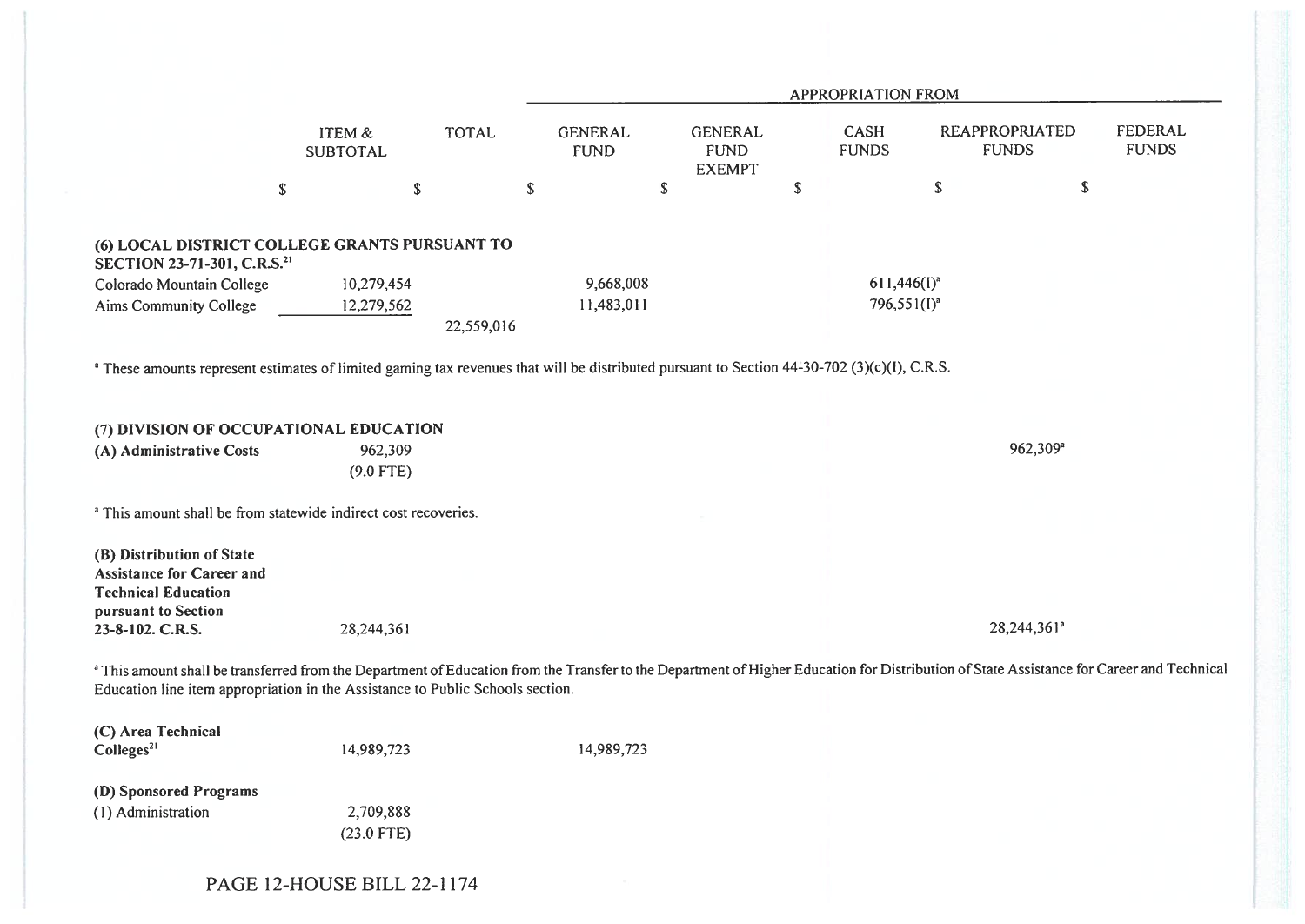|                                                                                            |                                          |              |                               |                                                | <b>APPROPRIATION FROM</b>                           |                                                                                                                                                                                              |                                |
|--------------------------------------------------------------------------------------------|------------------------------------------|--------------|-------------------------------|------------------------------------------------|-----------------------------------------------------|----------------------------------------------------------------------------------------------------------------------------------------------------------------------------------------------|--------------------------------|
|                                                                                            | ITEM &<br><b>SUBTOTAL</b>                | <b>TOTAL</b> | <b>GENERAL</b><br><b>FUND</b> | <b>GENERAL</b><br><b>FUND</b><br><b>EXEMPT</b> | <b>CASH</b><br><b>FUNDS</b>                         | <b>REAPPROPRIATED</b><br><b>FUNDS</b>                                                                                                                                                        | <b>FEDERAL</b><br><b>FUNDS</b> |
|                                                                                            | $\mathbb S$                              | $\mathbb S$  | \$                            | $\mathbb S$                                    | \$                                                  | $\mathbb S$                                                                                                                                                                                  | $\mathbb S$                    |
| (2) Programs                                                                               | 16,156,031<br>18,865,919                 |              |                               |                                                |                                                     |                                                                                                                                                                                              | 18,865,919(I)                  |
| (E) Colorado First<br><b>Customized Job Training</b>                                       | 4,500,000                                |              |                               |                                                |                                                     | 4,500,000 <sup>a</sup>                                                                                                                                                                       |                                |
| in the Economic Development Programs section.                                              |                                          |              |                               |                                                |                                                     | <sup>a</sup> This amount shall be transferred from the Governor - Lieutenant Governor - State Planning and Budgeting from the Colorado First Customized Job Training line item appropriation |                                |
|                                                                                            |                                          | 67,562,312   |                               |                                                |                                                     |                                                                                                                                                                                              |                                |
| (8) AURARIA HIGHER EDUCATION CENTER                                                        |                                          |              |                               |                                                |                                                     |                                                                                                                                                                                              |                                |
| Administration                                                                             |                                          | 24,039,958   |                               |                                                |                                                     | 24,039,958 <sup>a</sup><br>$(200.4$ FTE)                                                                                                                                                     |                                |
| the Trustees of Metropolitan State College, and the Regents of the University of Colorado. |                                          |              |                               |                                                |                                                     | a This amount shall be from the appropriations to the Governing Boards in the Department of Higher Education for the State Board of Community Colleges and Occupational Education,           |                                |
| (9) HISTORY COLORADO<br>(A) Central Administration <sup>31</sup>                           |                                          |              |                               |                                                |                                                     |                                                                                                                                                                                              |                                |
| <b>Central Administration</b>                                                              | 1,248,802<br>2,048,802<br>$(+0.0$ FTE)   |              |                               |                                                | $+1.132,460$ <sup>*</sup><br>1,932,460 <sup>a</sup> |                                                                                                                                                                                              | 116,342(I)                     |
| <b>Facilities Management</b>                                                               | $(14.0$ FTE)<br>1,515,065<br>$(8.0$ FTE) |              |                               |                                                | 1,515,065 <sup>a</sup>                              |                                                                                                                                                                                              |                                |
| Lease Purchase of Colorado                                                                 | 3,525,209                                |              | 3,525,209                     |                                                |                                                     |                                                                                                                                                                                              |                                |
| <b>History Museum</b>                                                                      |                                          |              |                               |                                                |                                                     |                                                                                                                                                                                              |                                |

PAGE 13-HOUSE BILL 22-1174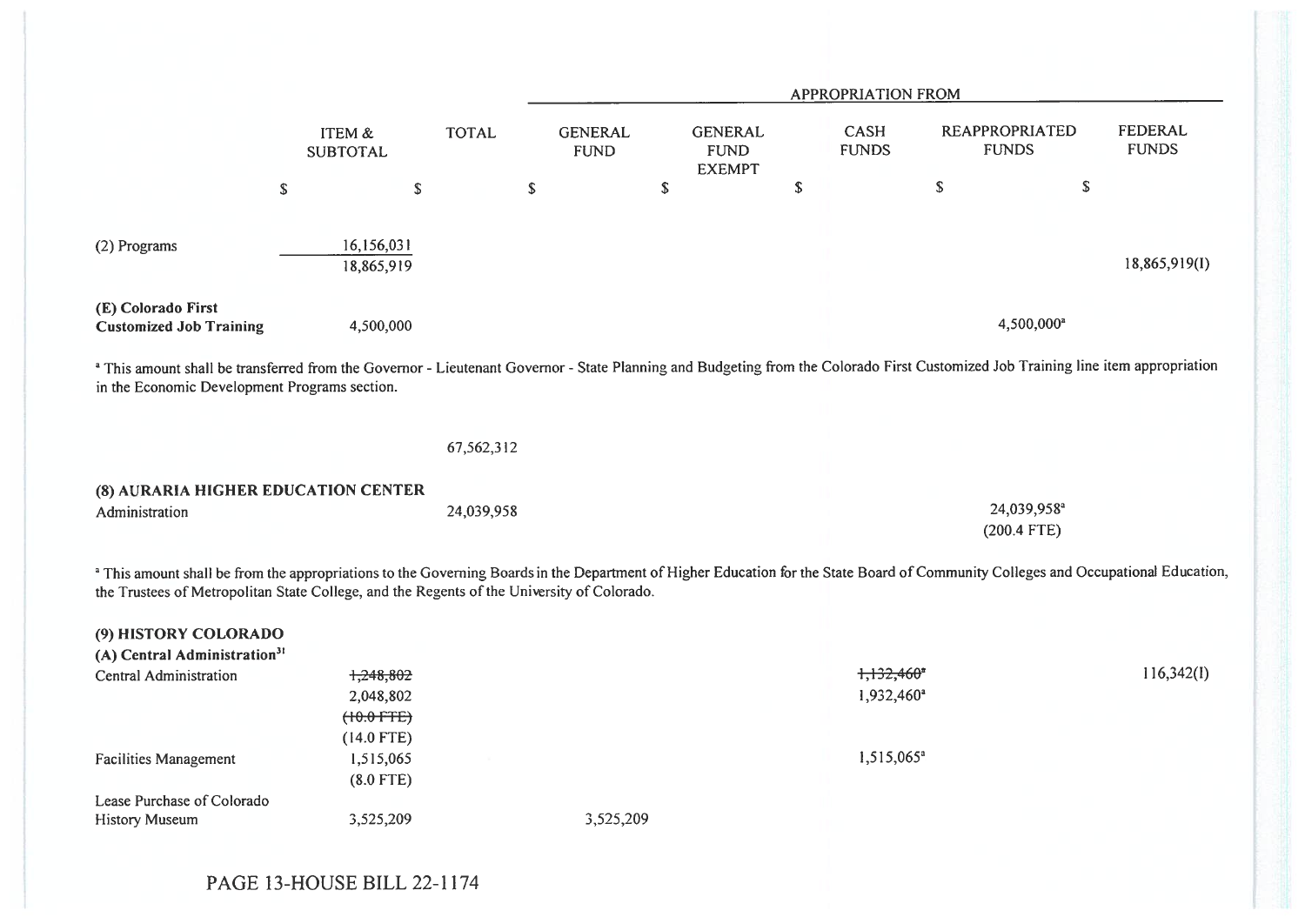|                                                  |                           |                                    |              | <b>APPROPRIATION FROM</b>     |        |                                                |    |                             |    |                                |                         |  |
|--------------------------------------------------|---------------------------|------------------------------------|--------------|-------------------------------|--------|------------------------------------------------|----|-----------------------------|----|--------------------------------|-------------------------|--|
|                                                  | ITEM &<br><b>SUBTOTAL</b> |                                    | <b>TOTAL</b> | <b>GENERAL</b><br><b>FUND</b> |        | <b>GENERAL</b><br><b>FUND</b><br><b>EXEMPT</b> |    | <b>CASH</b><br><b>FUNDS</b> |    | REAPPROPRIATED<br><b>FUNDS</b> | FEDERAL<br><b>FUNDS</b> |  |
|                                                  | \$                        | \$                                 |              | \$                            | œ<br>ъ |                                                | \$ |                             | \$ | \$                             |                         |  |
| History Colorado<br>Sustainability <sup>32</sup> |                           | 000,000,<br>7,289,076<br>8,089,076 |              | 1,000,000                     |        |                                                |    |                             |    |                                |                         |  |

<sup>a</sup> Of these amounts,  $\frac{62}{497525}$  \$3,297,525 shall be from the Museum and Preservation Operations Account of the State Historical Fund, created in Section 44-30-1201 (5)(c)(I)(B), C.R.S., and \$150,000 shall be from the Enterprise Services Cash Fund created in Section 24-80-209 (2), C.R.S. Amounts in the Museum and Preservation Operations Account are from limited gaming revenues deposited in the State Historical Fund pursuant to Section 9 (5)(b)(II) of Article XVIII of the State Constitution and allocated pursuant to Section 44-30-1201 (5)(c), C.R.S.

| (B) History Colorado Museums <sup>31</sup> |                |           |                         |                      |           |
|--------------------------------------------|----------------|-----------|-------------------------|----------------------|-----------|
| History Colorado Center                    | 4,787,264      |           | 4,384,275*              | 325,000 <sup>b</sup> | 77,989(I) |
|                                            | 5,526,744      |           | $5,123,755^a$           |                      |           |
|                                            | $(45.0$ FTE)   |           |                         |                      |           |
|                                            | $(55.0$ FTE)   |           |                         |                      |           |
| <b>Community Museums</b>                   | 2,928,248      | 1,061,750 | $+363,495$ <sup>e</sup> |                      | 3,003(1)  |
|                                            | 3,428,248      |           | 2,363,495°              |                      |           |
|                                            | $(20.5 - FFE)$ |           |                         |                      |           |
|                                            | $(23.5$ FTE)   |           |                         |                      |           |
|                                            | 7,715,512      |           |                         |                      |           |
|                                            | 8,954,992      |           |                         |                      |           |

<sup>a</sup> Of this amount, \$3,134,244 shall be from the Enterprise Services Fund created in Section 24-80-209 (2), C.R.S., and \$1,250,031 \$1,989,511 shall be from the Museum and Preservation Operations Account of the State Historical Fund, created in Section 44-30-1201 (5)(c)(I)(B), C.R.S. Amounts in this account are from limited gaming revenues deposited in the State Historical Fund pursuant to Section 9 (5)(b)(II) of Article XVIII of the State Constitution and allocated pursuant to Section 44-30-1201 (5)(c), C.R.S.

<sup>b</sup> This amount shall be from indirect cost recoveries from the State Historical Fund program.

<sup>c</sup> Of this amount, \$1,128,427 shall be from the Community Museums Cash Fund created in Section 24-80-209 (3), C.R.S., and <del>\$735,068</del> \$1,235,068 shall be from the Museum and Preservation Operations Account of the State Historical Fund, created in Section 44-30-1201 (5)(c)(I)(B), C.R.S. Amounts in this account are from limited gaming revenues deposited in the State Historical Fund pursuant to Section 9 (5)(b)(II) of Article XVIII of the State Constitution and allocated pursuant to Section 44-30-1201 (5)(c), C.R.S.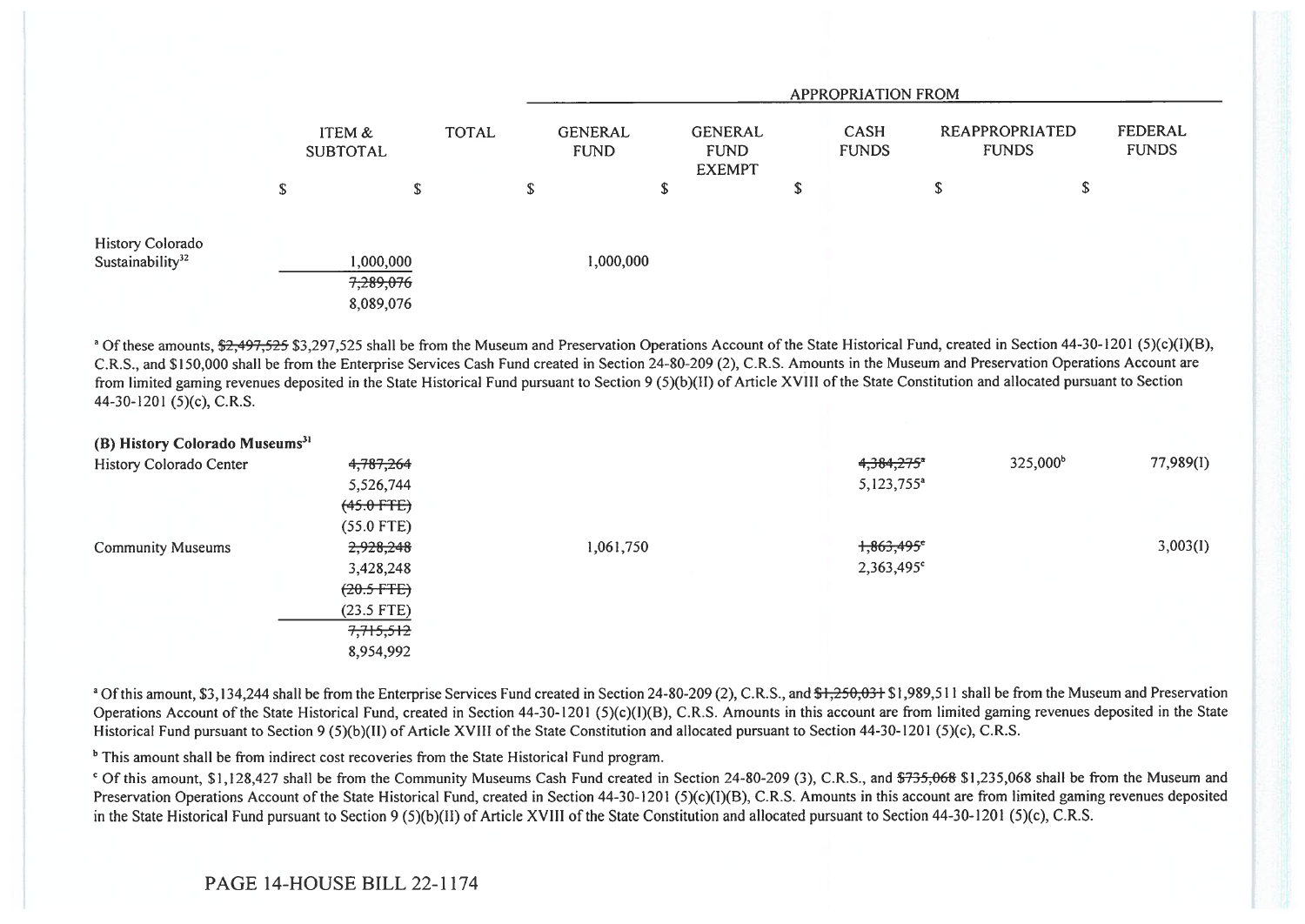|                                                                     |                           |              |                               | APPROPRIATION FROM                             |   |                             |                                |                         |  |  |  |  |
|---------------------------------------------------------------------|---------------------------|--------------|-------------------------------|------------------------------------------------|---|-----------------------------|--------------------------------|-------------------------|--|--|--|--|
|                                                                     | ITEM &<br><b>SUBTOTAL</b> | <b>TOTAL</b> | <b>GENERAL</b><br><b>FUND</b> | <b>GENERAL</b><br><b>FUND</b><br><b>EXEMPT</b> |   | <b>CASH</b><br><b>FUNDS</b> | REAPPROPRIATED<br><b>FUNDS</b> | FEDERAL<br><b>FUNDS</b> |  |  |  |  |
| \$                                                                  |                           | S.           | S                             |                                                | P |                             | \$                             |                         |  |  |  |  |
| (C) Office of Archeology<br>and Historic Preservation <sup>31</sup> | 1,616,731<br>$(20.0$ FTE) |              |                               |                                                |   | 734,423 <sup>a</sup>        | $97,283^{b}$                   | 785,025(I)              |  |  |  |  |

<sup>a</sup> Of this amount, \$674,423 shall be from the Museum and Preservation Operations Account of the State Historical Fund, created in Section 44-30-1201 (5)(c)(1)(B), C.R.S., and \$60,000 shall be from the Enterprise Services Cash Fund created in Section 24-80-209 (2), C.R.S. Amounts in the Museum and Preservation Operations Account are from limited gaming revenues deposited in the State Historical Fund pursuant to Section 9 (5)(b)(II) of Article XVIII of the State Constitution and allocated pursuant to Section 44-30-1201 (5)(c), C.R.S. <sup>b</sup> This amount shall be transferred from the Governor - Lieutenant Governor - State Planning and Budgeting from the Economic Development Programs section.

| (D) State Historical Fund          |              |                           |
|------------------------------------|--------------|---------------------------|
| Program                            |              |                           |
| Administration                     | 1,763,878    | 1,763,878 <sup>a</sup>    |
|                                    | $(17.0$ FTE) |                           |
| Statewide Preservation             |              |                           |
| Grants                             | 8,250,000    | $8,250,000(1)^{a}$        |
| <b>Gaming Cities Distributions</b> | 4,880,000    | 4,880,000(1) <sup>b</sup> |
| Indirect Cost Assessment for       |              |                           |
| History Colorado                   |              |                           |
| Administration                     | 325,000      | $325,000^a$               |
|                                    | 15,218,878   |                           |

<sup>a</sup> These amounts shall be from the Preservation Grant Program Account of the State Historical Fund, created in Section 44-30-1201 (5)(c)(I)(A), C.R.S. Amounts in this account are from limited gaming revenues deposited in the State Historical Fund pursuant to Section 9 (5)(b)(II) of Article XVIII of the State Constitution and allocated pursuant to Section 44-30-1201 (5)(c), C.R.S. Pursuant to Section 44-30-1201 (5)(c)(I)(A), C.R.S., money in the Preservation Grant Program Account is subject to annual appropriation for the selection, monitoring, and administration of grants. Any money not appropriated for these administrative purposes is continuously appropriated for preservation grants.

 $b$  This amount shall be from Limited Gaming Revenues deposited in the State Historical Fund created in Section 9 (5)(b)(II) of Article XVIII of the State Constitution and reflects an estimate of the 20 percent share of State Historical Fund revenues to be used for the preservation and restoration of the cities of Central, Biack Hawk, and Cripple Creek pursuant to Section 9 (5)(b)(III) of Article XVIII of the State Constitution.

(E) Cumbres and Toltec Railroad Commission 2,311,000 1,090,000 1,090,000 1,221,000(I)<sup>4</sup>

PAGE 15-HOUSE BILL 22-1174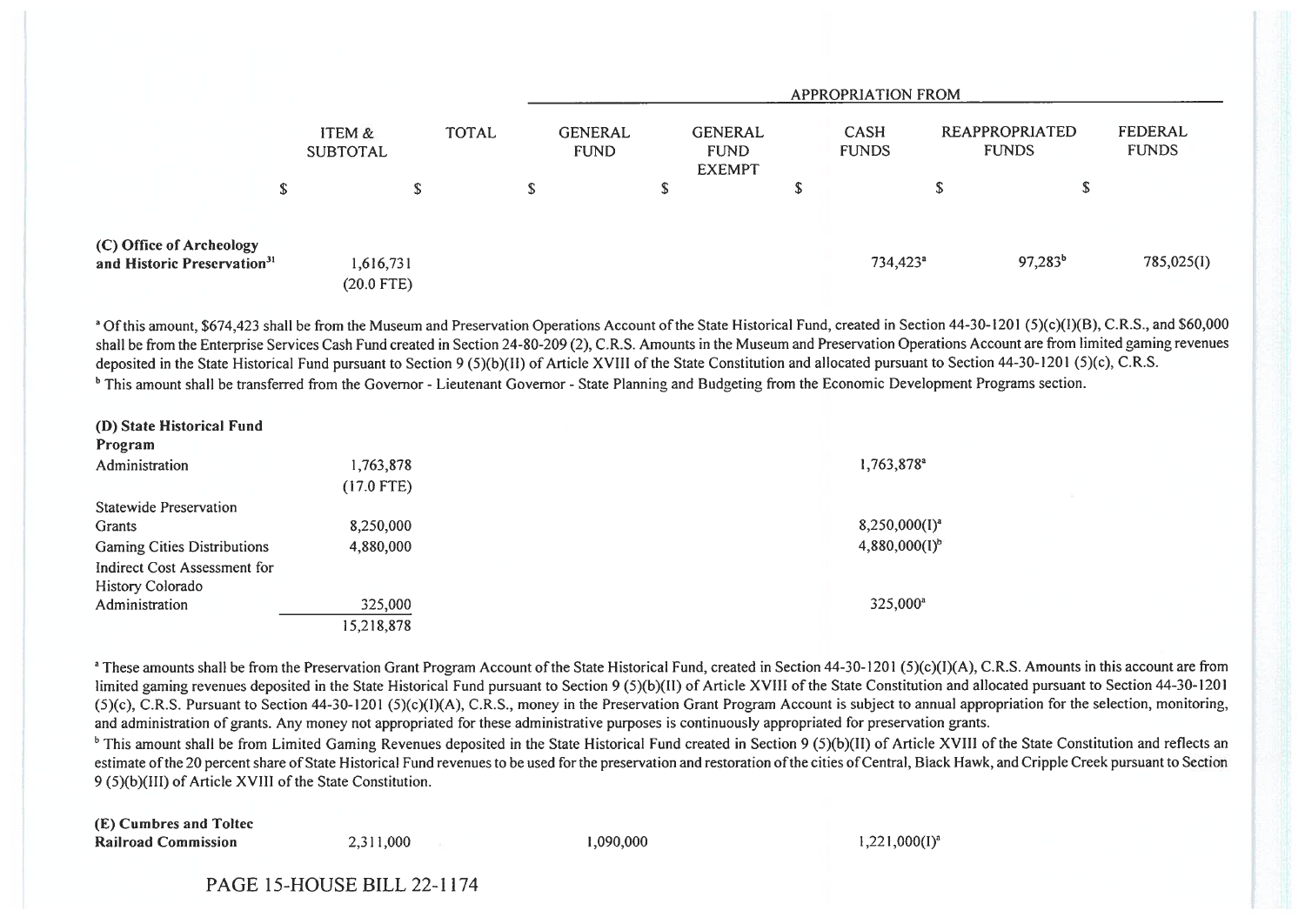|                                      |              | APPROPRIATION FROM                                                              |                             |                                       |                         |  |  |  |  |  |
|--------------------------------------|--------------|---------------------------------------------------------------------------------|-----------------------------|---------------------------------------|-------------------------|--|--|--|--|--|
| <b>ITEM &amp;</b><br><b>SUBTOTAL</b> | <b>TOTAL</b> | <b>GENERAL</b><br><b>GENERAL</b><br><b>FUND</b><br><b>FUND</b><br><b>EXEMPT</b> | <b>CASH</b><br><b>FUNDS</b> | <b>REAPPROPRIATED</b><br><b>FUNDS</b> | FEDERAL<br><b>FUNDS</b> |  |  |  |  |  |
|                                      |              |                                                                                 |                             |                                       |                         |  |  |  |  |  |

<sup>a</sup> Of this amount, \$1,201,000 shall be from the State of New Mexico and \$20,000 shall be from Cumbres and Toltec Scenic Railroad Commission cash funds.

-<del>34.151.197</del> 36,190,677

| <b>TOTALS PART VI</b> |                            |               |                            |                              |               |                            |
|-----------------------|----------------------------|---------------|----------------------------|------------------------------|---------------|----------------------------|
| (HIGHER EDUCATION)    | <del>\$5,056,931,482</del> | \$416,818,195 | \$805,240,545 <sup>a</sup> | <del>\$2,819,411,196</del> ° | \$990,050,158 | $$25,411,388$ <sup>c</sup> |
|                       | \$5,058,870,962            | \$416,768,195 |                            | \$2,821,450,676              | \$990,000,158 |                            |

<sup>a</sup> This amount shall be from the General Fund Exempt Account created in Section 24-77-103.6 (2), C.R.S.

 $<sup>b</sup>$  Of this amount, \$469,584,169 contains an (I) notation.</sup>

' This amount contains an (I) notation.

FOOTNOTES -- The following statements are referenced to the numbered footnotes throughout section 2.

20 Department of Health Care Policy and Financing, Grand Totals; Department of Higher Education, College Opportunity Fund Program, Fee-for-service Contracts with State Institutions, Fee-for-service Contracts with State Institutions for Specialty Education Programs; and Governing Boards, Regents of the University of Colorado -- The Department of Higher Education shall transfer \$800,000 to the Department of Health Care Policy and Financing for administrative costs and family medicine residency placements associated with care provided by the faculty of the health sciences center campus at the University of Colorado that are eligible for payment pursuant to Section 25.5-4-401, C.R.S. If the federal Centers for Medicare and Medicaid services continues to allow the Department of Health Care Policy and Financing to make supplemental payments to the University of Colorado School of Medicine, the Department of Higher Education shall transfer the amount approved, up to \$81,709,561, to the Department of Health Care Policy and Financing pursuant to Section 23-18-304(1)(c), C.R.S. If permission is discontinued, or is granted for a lesser amount, the Department of Higher Education shall transfer any portion of the \$81,709,561 that is not transferred to the Department of Health Care Policy and Financing to the Regents of the University of Colorado. In addition, it is assumed that the University of Colorado School of Medicine will use clinical revenues to make an intergovernmental transfer in the amount approved, up to \$11,668,599 to the Department of Health Care Policy and Financing, including up to \$180,000 for actual administrative costs.

PAGE 16-HOUSE BILL 22-1174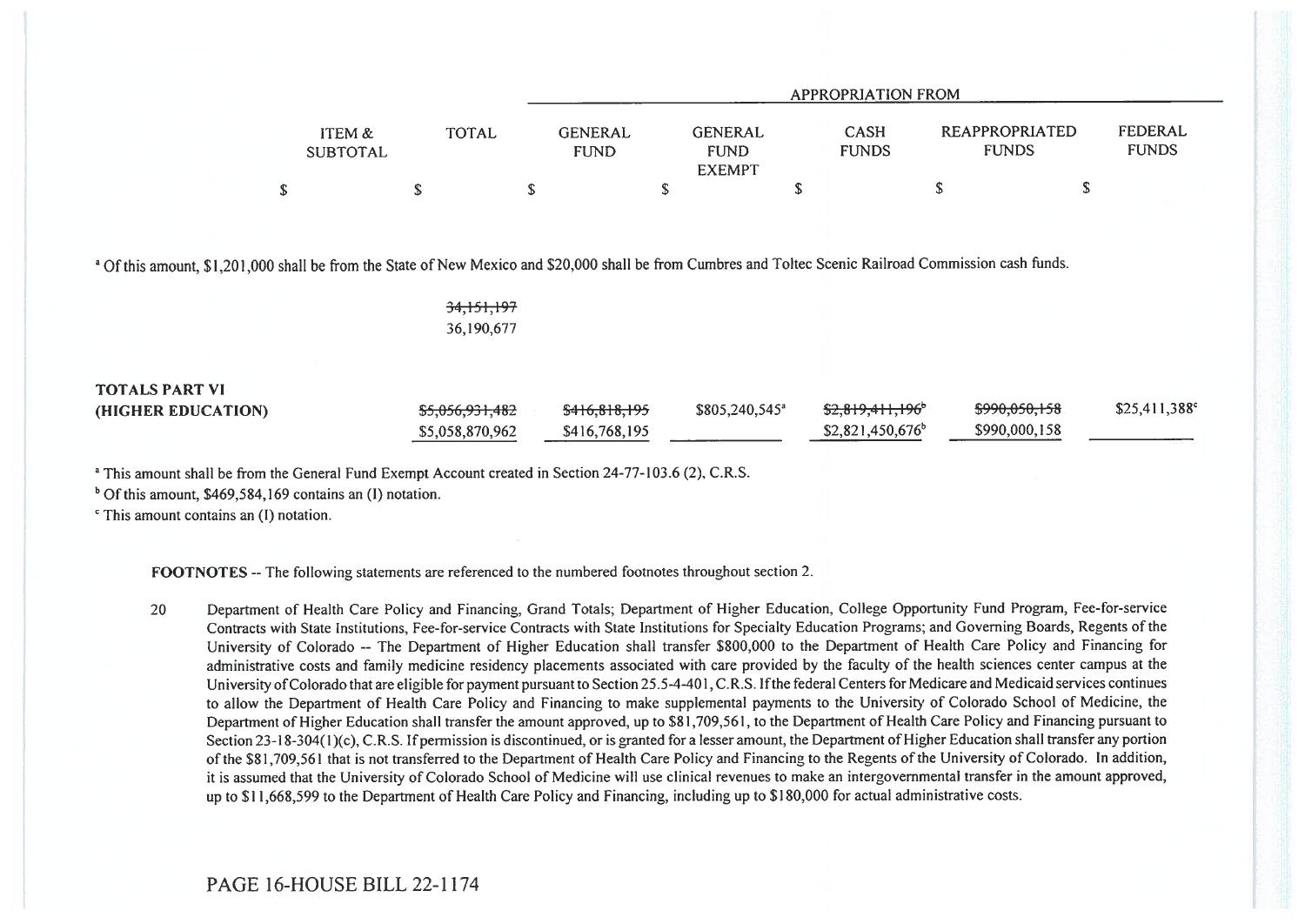|                           |              |                 |                                                | APPROPRIATION FROM          |                                |                         |
|---------------------------|--------------|-----------------|------------------------------------------------|-----------------------------|--------------------------------|-------------------------|
| ITEM &<br><b>SUBTOTAL</b> | <b>TOTAL</b> | GENERAL<br>FUND | <b>GENERAL</b><br><b>FUND</b><br><b>EXEMPT</b> | <b>CASH</b><br><b>FUNDS</b> | REAPPROPRIATED<br><b>FUNDS</b> | FEDERAL<br><b>FUNDS</b> |
|                           |              |                 |                                                |                             |                                |                         |

- 21 Department of Higher Education, Colorado Commission on Higher Education and Higher Education Special Purpose Programs, Administration; College Opportunity Fund Program Fee-for-service Contracts with State Institutions; Governing Boards; Local District College Grants Pursuant to Section 23-71-301, C.R.S.; and Division of Occupational Education, Area Technical Colleges -- Of the total funding allocated to the Higher Education institutions for FY 2021-22, \$41,797,710 allocated to institutions, and an associated \$9,462,950 distributed as financial aid, is based on institutions' share of first generation, underrepresented minority, and Pell-eligible students in FY 2019-20 and their improvement in retaining underrepresented minority students in FY 2019-20 compared to prior years. It is the General Assembly's intent that this funding be used to prioritize retention of first generation, underrepresented minority, and low income students in FY 2021-22 and future years consistent with the goals of Colorado's Higher Education Master Plan, including the development, enhancement, and expansion of programs to recruit and retain such students as well as steps to reduce the cost of higher education through tuition rate freezes, reductions, and need-based scholarships for Colorado resident students.
- 21a Department of Higher Education, Colorado Commission on Higher Education and Higher Education Special Purpose Programs, Administration, Administration -- It is the General Assembly's intent that \$125,000 General Fund in this line item be spent for a new Chief Educational Equity Officer position and related costs.
- 22 Department of Higher Education, Colorado Commission on Higher Education and Higher Education Special Purpose Programs, Special Purpose, WICHE - Optometry -- It is the General Assembly's intent that this program increase its benefits to Colorado citizens by moving toward a model in which state support for students participating in this program will result in increased optometry services for underserved communities and locations in Colorado, including rural areas.
- 23 Department of Higher Education, Colorado Commission on Higher Education and Higher Education Special Purpose Programs, Special Purpose, Institute of Cannabis Research Governing Board -- Of the appropriation in this line item, \$250,000 remains available until the close of the 2022-23 fiscal year.
- 24 Department of Higher Education, Colorado Commission on Higher Education and Higher Education Special Purpose Programs, Special Purpose, Colorado Student Leaders Institute -- It is the General Assembly's intent that the Colorado Student Leaders Institute increase its efforts to recruit traditionally underserved student populations into the program.
- 25 Department of Higher Education, Colorado Commission on Higher Education and Higher Education Special Purpose Programs, Tuition/Enrollment Contingency -- The Colorado Commission on Higher Education may transfer spending authority from this line item to the Governing Boards if tuition revenues increase beyond appropriated levels. The spending authority for this line item is in addition to the funds appropriated directly to the Governing Boards. It is the General Assembly's intent that the Colorado Commission on Higher Education transfer spending authority from this line item to allow institutions to receive and expend tuition revenue beyond appropriated levels that results from higher than expected enrollment and not to support tuition increases that exceed the assumptions outlined in the footnotes for each governing board.

## PAGE 17-HOUSE BILL 22-1174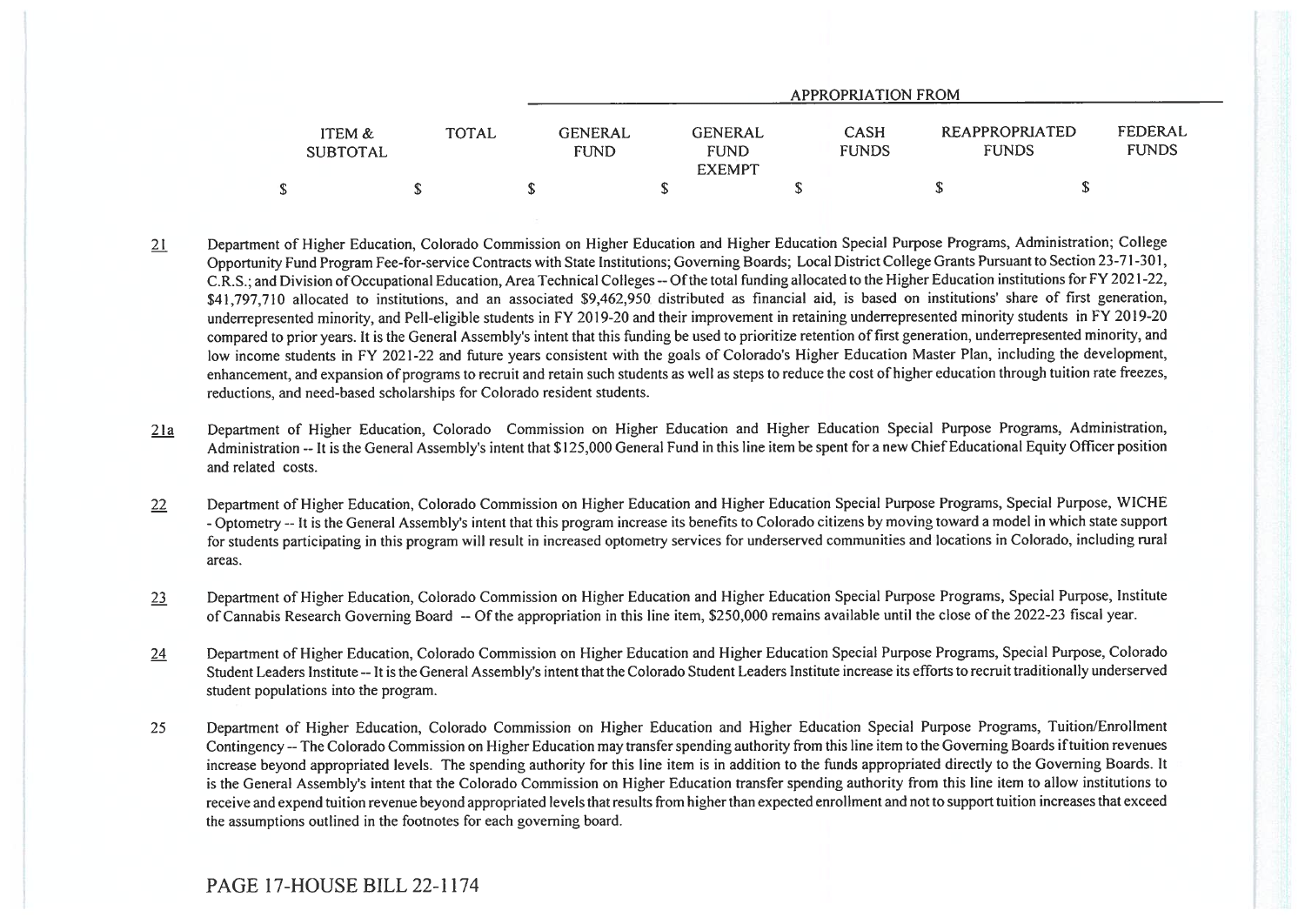|                           |              | APPROPRIATION FROM            |                                                                               |                                |                         |  |  |  |
|---------------------------|--------------|-------------------------------|-------------------------------------------------------------------------------|--------------------------------|-------------------------|--|--|--|
| ITEM &<br><b>SUBTOTAL</b> | <b>TOTAL</b> | <b>GENERAL</b><br><b>FUND</b> | <b>CASH</b><br><b>GENERAL</b><br><b>FUNDS</b><br><b>FUND</b><br><b>EXEMPT</b> | REAPPROPRIATED<br><b>FUNDS</b> | FEDERAL<br><b>FUNDS</b> |  |  |  |
|                           |              |                               |                                                                               |                                |                         |  |  |  |

- 26 Department of Higher Education, Colorado Commission on Higher Education Financial Aid -- To ensure the most efficient and effective use of state funded financial aid resources, it is the General Assembly's intent that the Commission prioritize allocations for students attending public institutions of higher education and reduce priority for allocations for students attending for profit institutions of higher education.
- 27 Department of Higher Education, Colorado Commission on Higher Education Financial Aid, Work Study Two percent of the Work Study appropriation remains available for expenditure until the close of the 2022-23 state fiscal year.
- 28 Department of Higher Education, Governing Boards, Trustees of Adams State University, Trustees of Colorado Mesa University, Trustees of Metropolitan State University of Denver, Trustees of Western Colorado University, Board of Governors of the Colorado State University System, Trustees of Fort Lewis College, Regents of the University of Colorado, and State Board for Community Colleges and Occupational Education State System Community Colleges -- The amounts in these line items are calculated based on the assumption that no undergraduate student with in-state classification will pay more tuition in FY 2021-22 than three percent over what a student would have paid in FY 2020-21 for the same credit hours and course of study- STUDY, EXCEPT THAT THE INCREASE FOR STUDENTS TAKING MORE THAN TWELVE CREDIT HOURS AT METROPOLITAN STATE UNIVERSITY OF DENVER MAY EXCEED THIS DUE TO AN ANTICIPATED CHANGE TO A LINEAR TUITION STRUCTURE. These amounts are also calculated based on the assumption that each governing board will increase tuition rates for graduate and nonresident students based on its assessment of market conditions. The General Assembly intends to adjust the amounts in these line items through supplemental action during FY 2021-22 based on updated enrollment estimates and tuition rate information.
- 29 Department of Higher Education, Governing Boards, Trustees of the Colorado School of Mines -- The cash funds appropriation from tuition in this line item is for informational purposes only. Pursuant to the provisions of Section 23-41-104.6 (5)(c), C.R.S., the Board of Trustees has authority to establish resident and non-resident tuition rates for the Colorado School of Mines. The General Assembly intends to adjust the amount in this line item through supplemental action during FY 2021-22 based on updated enrollment estimates and tuition rate information.
- 30 Department of Higher Education, Governing Boards, University of Northern Colorado -- The amount in this line item is calculated based on the assumption that no undergraduate student with in-state classification will pay more tuition in FY 2021-22 than seven percent over what a student would have paid in FY 2020-21 for the same credit hours and course of study. This amount is also calculated based on the assumption that the governing board will increase tuition rates for graduate and nonresident students based on its assessment of market conditions. The General Assembly intends to adjust the amount in this line item through supplemental action during FY 2021-22 based on updated enrollment estimates and tuition rate information.
- 31 Department of Higher Education, History Colorado, Central Administration; History Colorado Museums; and Office of Archaeology and Historic Preservation -- In addition to the transfer authority provided in Section 24-75-108, C.R.S., History Colorado may transfer up to 10.0 percent of the total amount appropriated in these sections between the sections and among the line items within the sections.

## PAGE 18-HOUSE BILL 22-1174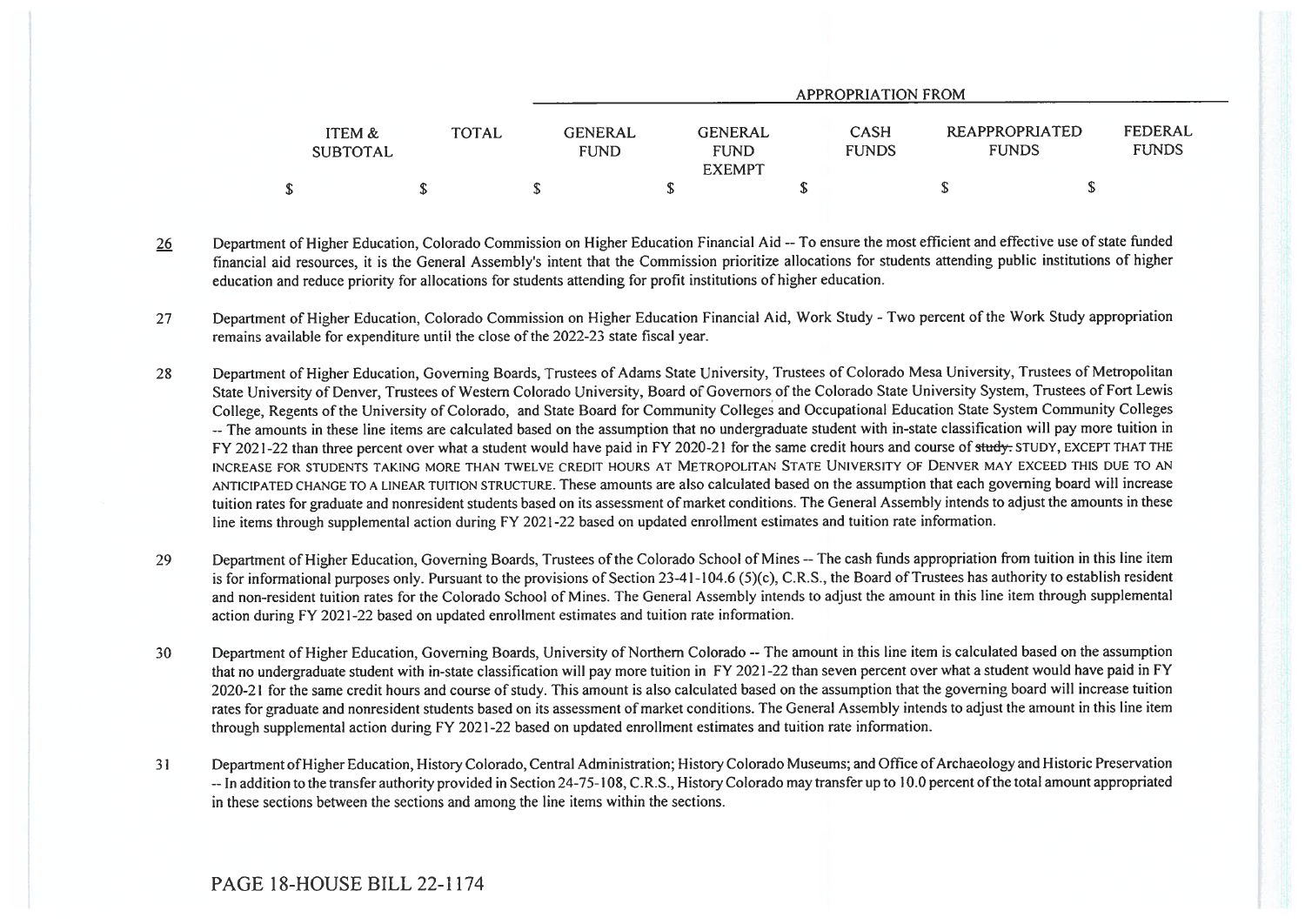|                           |              | APPROPRIATION FROM            |                                                |    |                             |                                |                         |  |
|---------------------------|--------------|-------------------------------|------------------------------------------------|----|-----------------------------|--------------------------------|-------------------------|--|
| ITEM &<br><b>SUBTOTAL</b> | <b>TOTAL</b> | <b>GENERAL</b><br><b>FUND</b> | <b>GENERAL</b><br><b>FUND</b><br><b>EXEMPT</b> |    | <b>CASH</b><br><b>FUNDS</b> | REAPPROPRIATED<br><b>FUNDS</b> | FEDERAL<br><b>FUNDS</b> |  |
| ቍ                         |              |                               |                                                | ۰D |                             |                                | J                       |  |

32 Department of Higher Education, History Colorado, Central Administration, History Colorado Sustainability -- In addition to the transfer authority provided in Section 24-75-108, C.R.S., History Colorado may transfer amounts in this line item to other line items within the History Colorado section to address shortfalls in gaming and earned revenue resulting from the COVID-19 pandemic.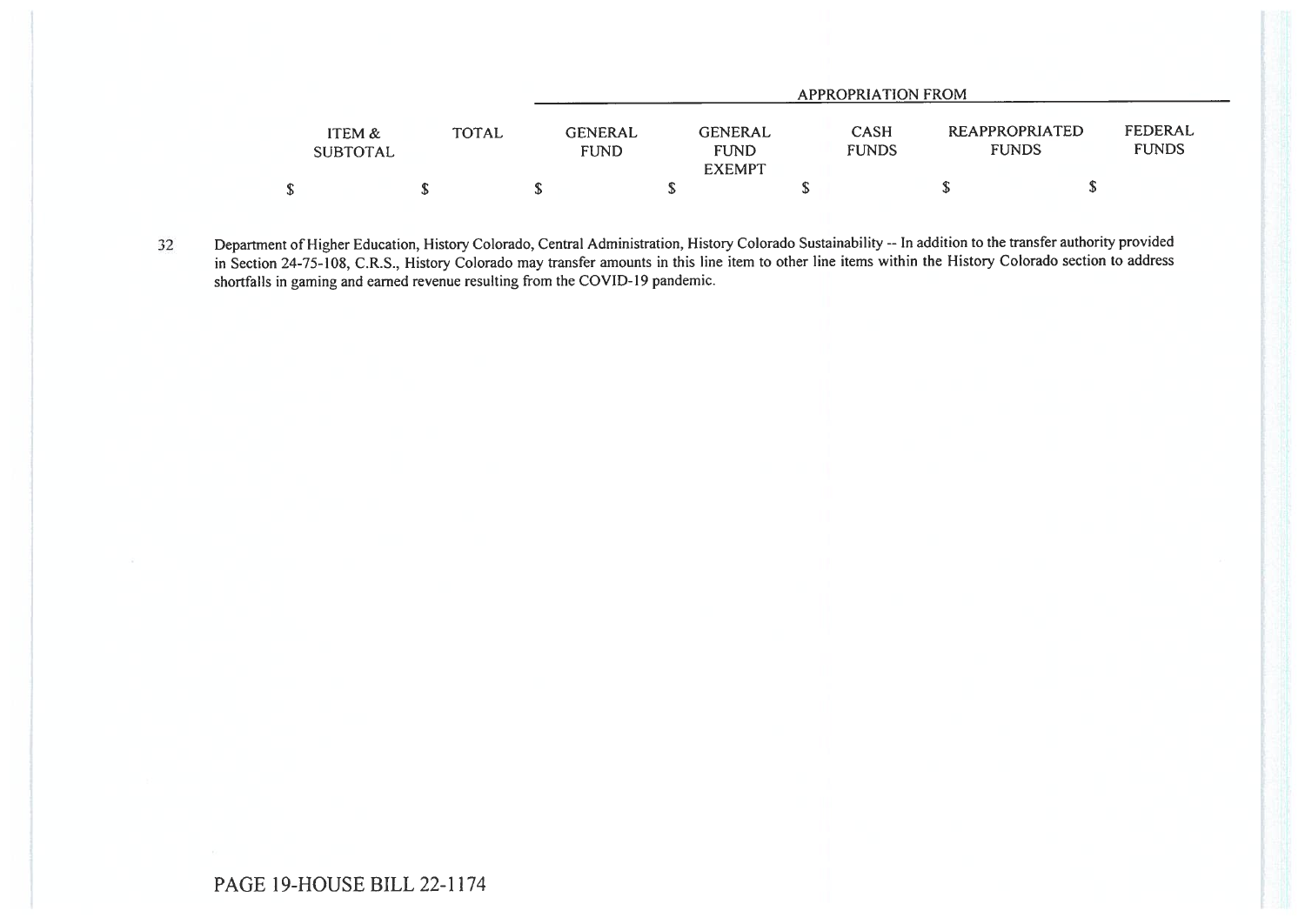SECTION 2. Appropriation to the department of higher education for the fiscal year beginning July 1, 2021. In Session Laws of Colorado 2021, amend section 16 (3) of chapter 377, (HB 21-1330), as follows:

Section 16. Appropriation. (3) For the 2021-22 state fiscal year, \$1,000,000 is appropriated to the department of higher education. This appropriation is from the workers, employers, and workforce centers cash fund created in section 24-75-231, C.R.S., and of money the state received from the federal coronavirus state fiscal recovery fund, and is based on an assumption that the department will require an additional 1.0 FTE. To implement this act, the department may use this appropriation for the Colorado re-engaged initiative created in section 23-1-131.5, C.R.S., and the associate degree completion program described in section 23-1-131, C.R.S. ANY MONEY APPROPRIATED IN THIS SUBSECTION (3) NOT EXPENDED PRIOR TO JULY 1, 2022, IS FURTHER APPROPRIATED TO THE DEPARTMENT OF HIGHER EDUCATION FOR THE 2022-23 AND 2023-24 STATE FISCAL YEARS FOR THE SAME PURPOSE.